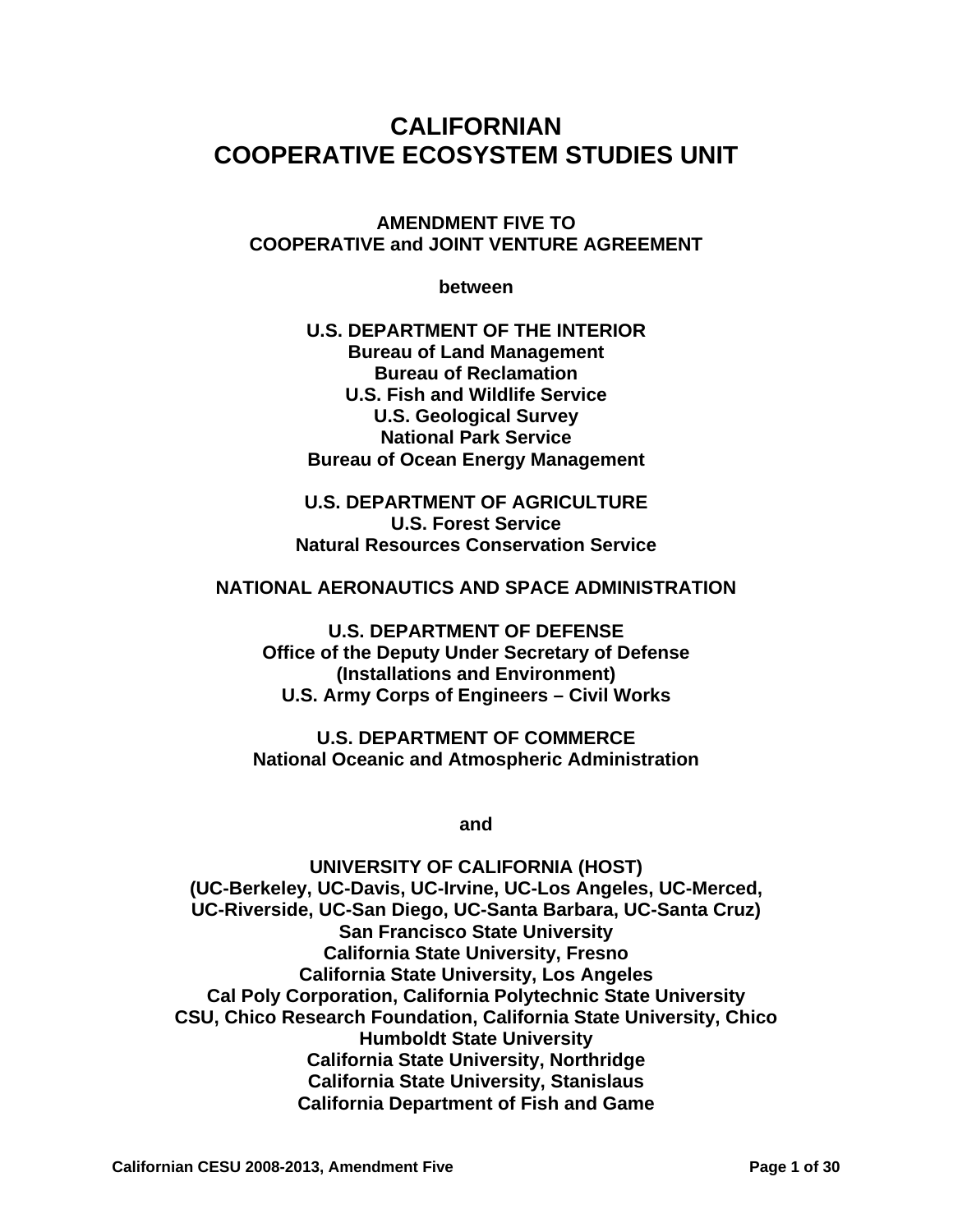#### **California State University, Channel Islands The Institute for Bird Populations San Diego State University Institute for Wildlife Studies**

#### **Adding: Santa Barbara Botanic Garden**

With the exception of the changes below, all terms and conditions of the Californian Cooperative Ecosystem Studies Unit (CESU) Cooperative and Joint Venture Agreement apply to this Amendment, and this Amendment is hereby made part of the Agreement.

## **ARTICLE I. BACKGROUND AND OBJECTIVES**

M.4. The Santa Barbara Botanic Garden is hereby included in the Californian CESU as a Partner Institution.

# **ARTICLE III. TERM OF THE AGREEMENT**

- A.1. The effective date of the Californian CESU Cooperative and Joint Venture Agreement is 01 July 2008.
- A.3. The effective date of this Amendment to the Californian CESU Cooperative and Joint Venture Agreement shall be determined from the date of the last signature to this Amendment.

## **ARTICLE IV. KEY OFFICIALS**

C.14. The technical representative for the Santa Barbara Botanic Garden is:

Dr. Steve Windhager Santa Barbara Botanic Garden 1212 Mission Canyon Road Santa Barbara, CA 93105 Phone: (805) 682-4726 x123 Fax: (805) 682-6953 swindhager@sbbg.org

## **ARTICLE XIV. AMENDMENT AUTHORIZING SIGNATURES**

The following authorizing signatures are attached to this Amendment: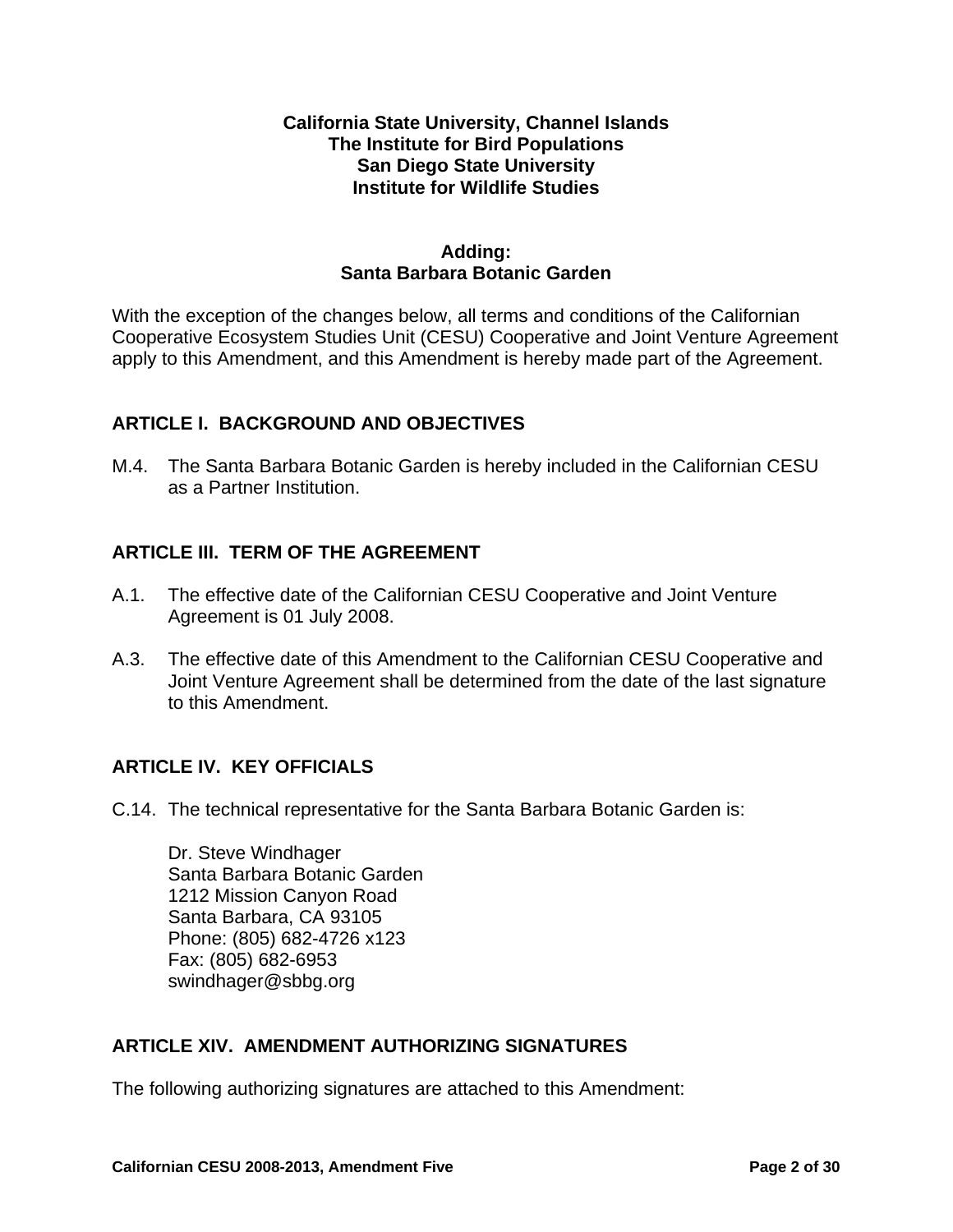#### U.S. DEPARTMENT OF THE INTERIOR

- A. Bureau of Land Management
- B. Bureau of Reclamation
- C. U.S. Fish and Wildlife Service
- D. U.S. Geological Survey
- E. National Park Service
- F. Bureau of Ocean Energy Management

#### U.S. DEPARTMENT OF AGRICULTURE

- G. U.S. Forest Service
- H. Natural Resources Conservation Service

#### I. NATIONAL AERONAUTICS AND SPACE ADMINISTRATION

#### U.S. DEPARTMENT OF DEFENSE

- J. Office of the Deputy Under Secretary of Defense (Installations and Environment)
- K. U.S. Army Corps of Engineers Civil Works

#### U.S. DEPARTMENT OF COMMERCE

- L. National Oceanic and Atmospheric Administration
- M. UNIVERSITY OF CALIFORNIA (HOST)
- N. San Francisco State University
- O. California State University, Fresno
- P. California State University, Los Angeles
- Q. Cal Poly Corporation, California Polytechnic State University
- R. CSU, Chico Research Foundation, California State University, Chico
- S. Humboldt State University
- T. California State University, Northridge
- U. California State University, Stanislaus
- V. California Department of Fish and Game
- W. California State University, Channel Islands
- X. The Institute for Bird Populations
- Y. San Diego State University
- Z. Institute for Wildlife Studies

#### **AA. Santa Barbara Botanic Garden**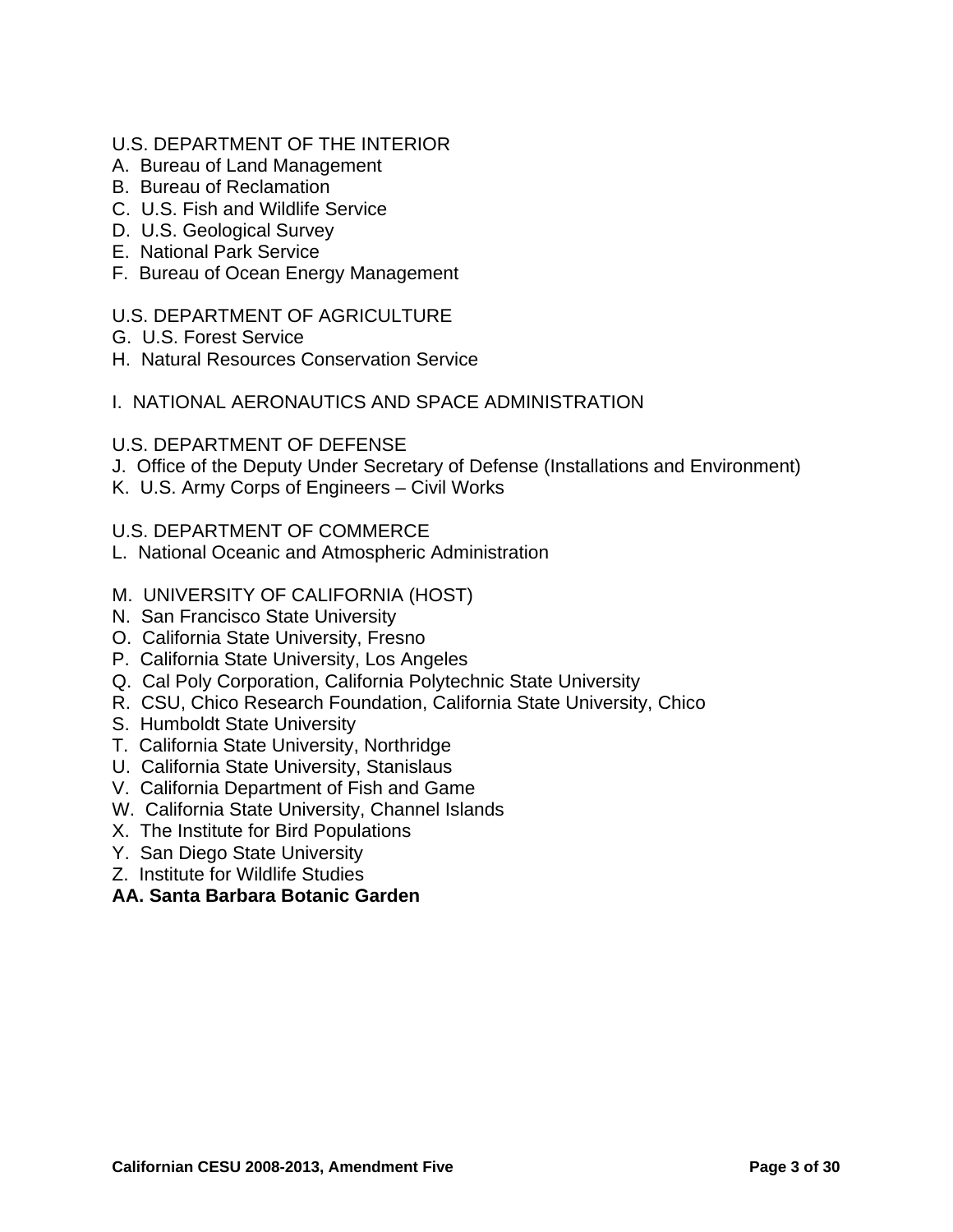A. Bureau of Land Management

tars

James G. Kenna **State Director** 

**Traci D. Thaler Assistance Officer** 

**Date** 

3/16/2012

Californian CESU 2008-2013, Amendment Five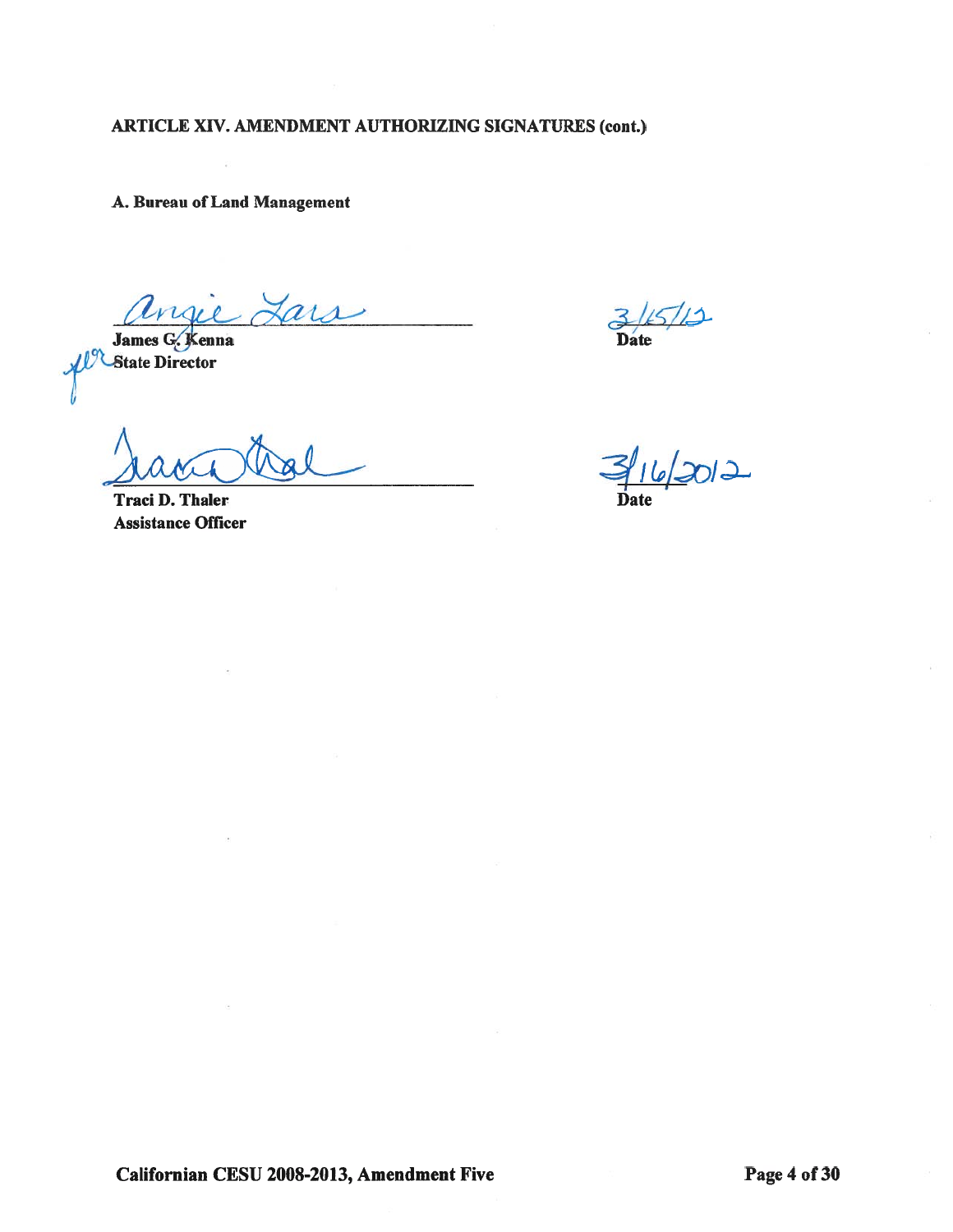**B.** Bureau of Reclamation

 $m$ Bryant Lyndaket

Financial Assistance Branch Chief

 $3 - 2 - 2012$ 

ä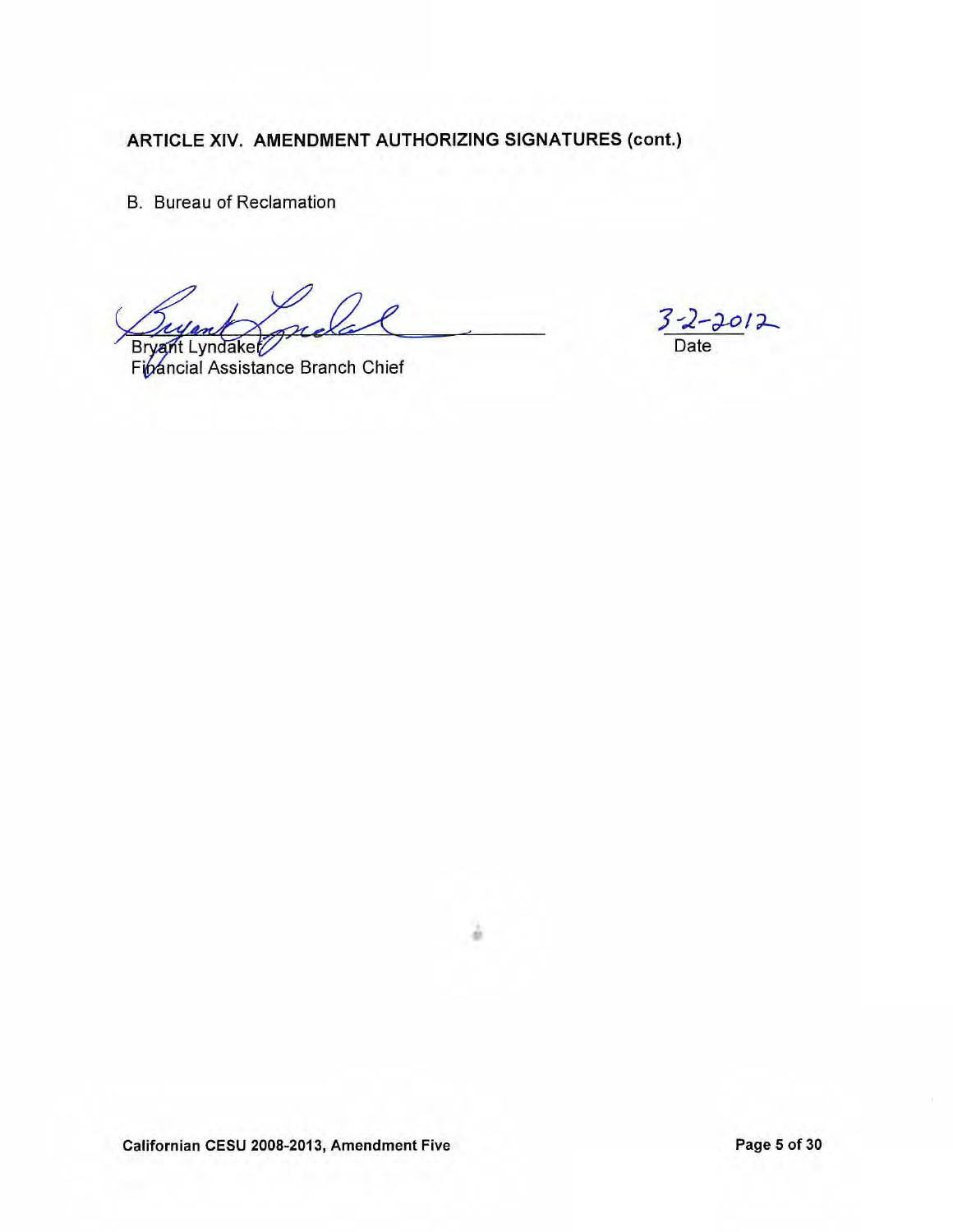C. U.S. Fish and Wildlife Service

Allexandra Pitts<br>Deputy Regional Director [Print Name]<br>[Print Title]:

 $\frac{\text{3 } \cdot \text{16 } \cdot 2012}{\text{Date}}$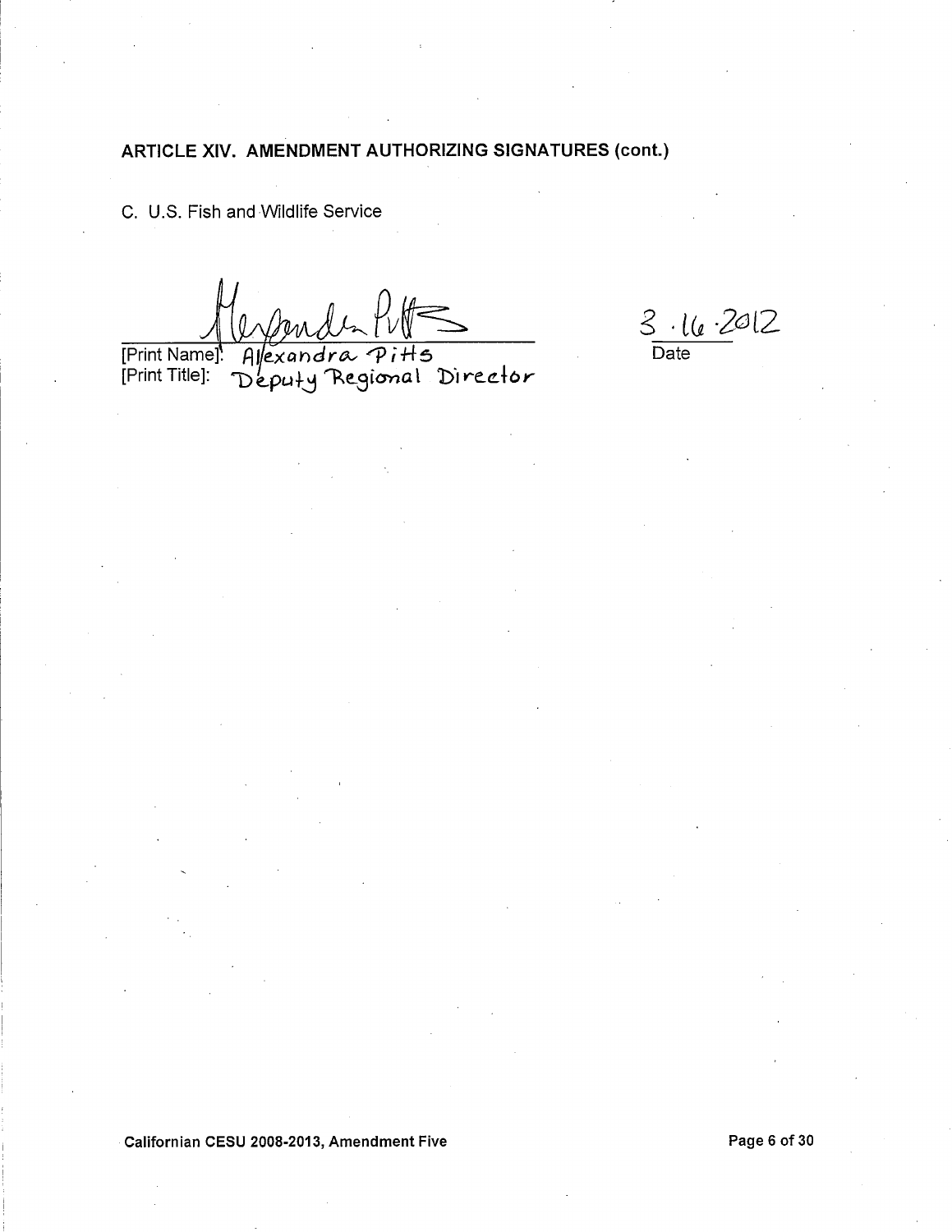D. U.S. Geological Survey

Sherri Ly Bredesen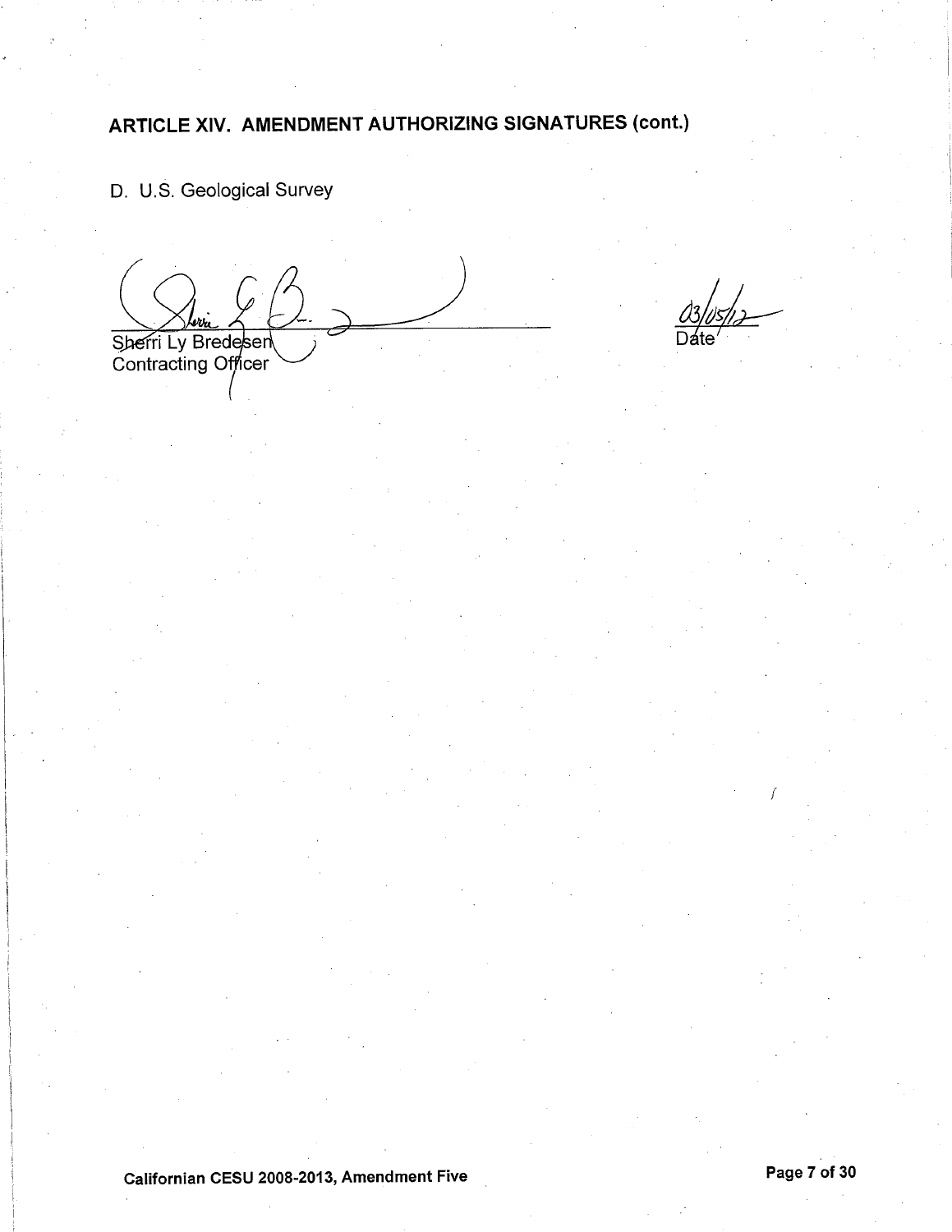E. National Park Service

Mann

 $\frac{1}{2}$   $\frac{1}{2}$   $\frac{1}{2}$   $\frac{1}{2}$   $\frac{1}{2}$ 

Jamie V. Sherrill Contracts/Agreements Team Leader

in f. newpucker  $\mathcal U$ Christine S. Lehnertz

Regional Director Pacific West Region

 $\frac{1}{2}$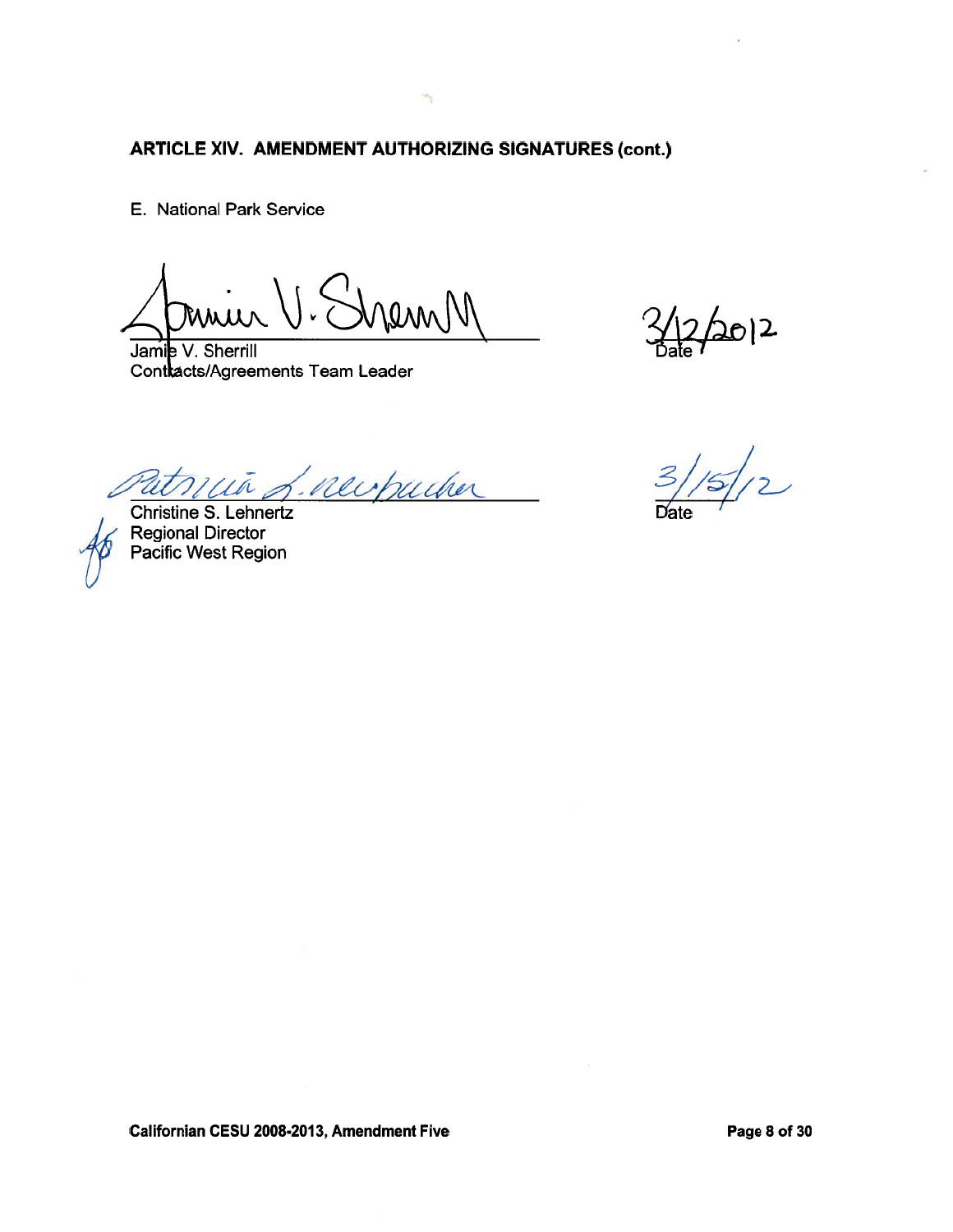F. Bureau of Ocean Energy Management

 $\frac{1}{2}2012$  $\frac{3}{\text{Date}}$ 

[Print Name]: Rodney Cluck<br>[Print Title]: Chief, Environmental Science Divison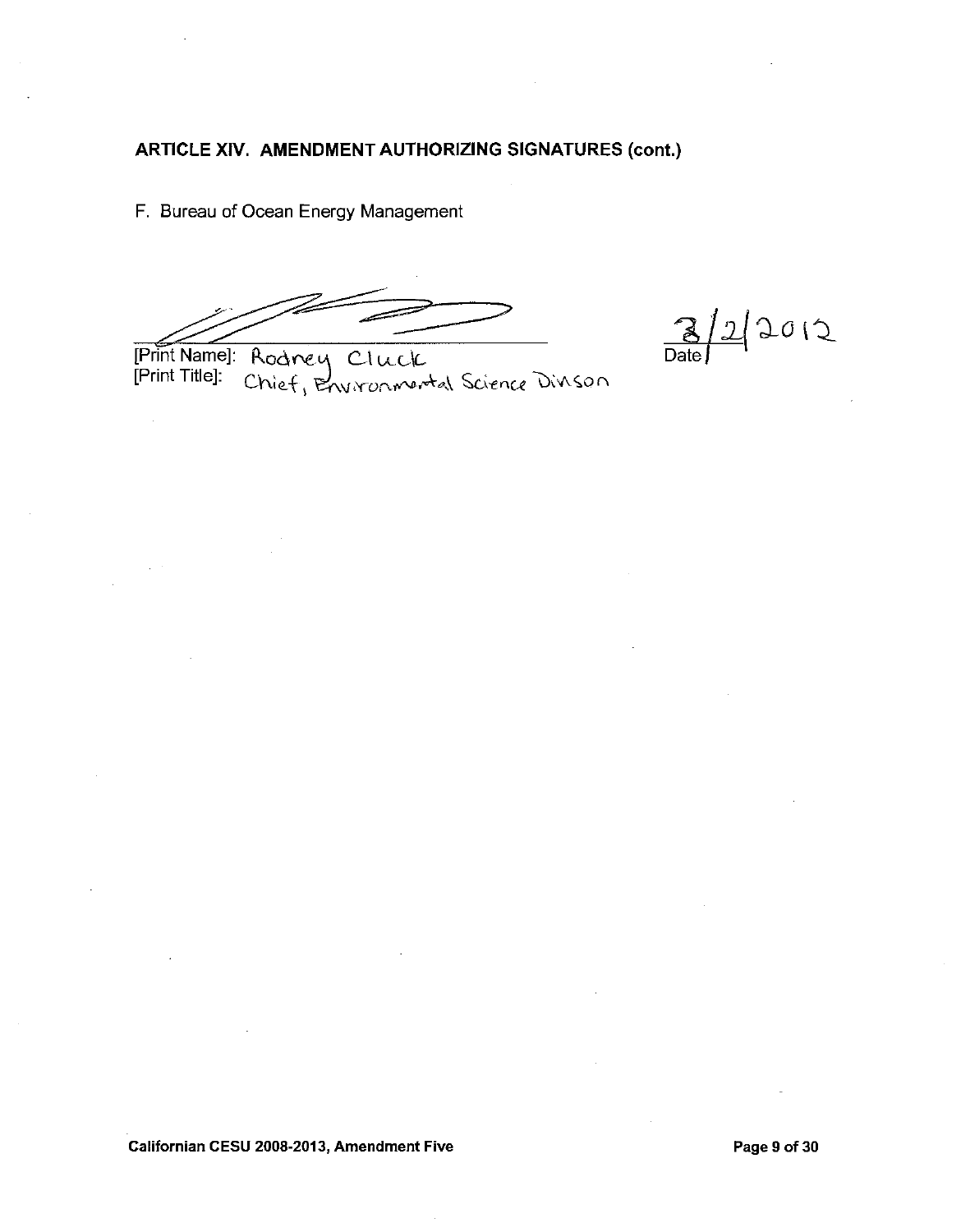G. U.S. Forest Service

ALEXANDER L. FRIEND **Acting Station Director** 

 $3/21/28/1$  $\overline{Date}$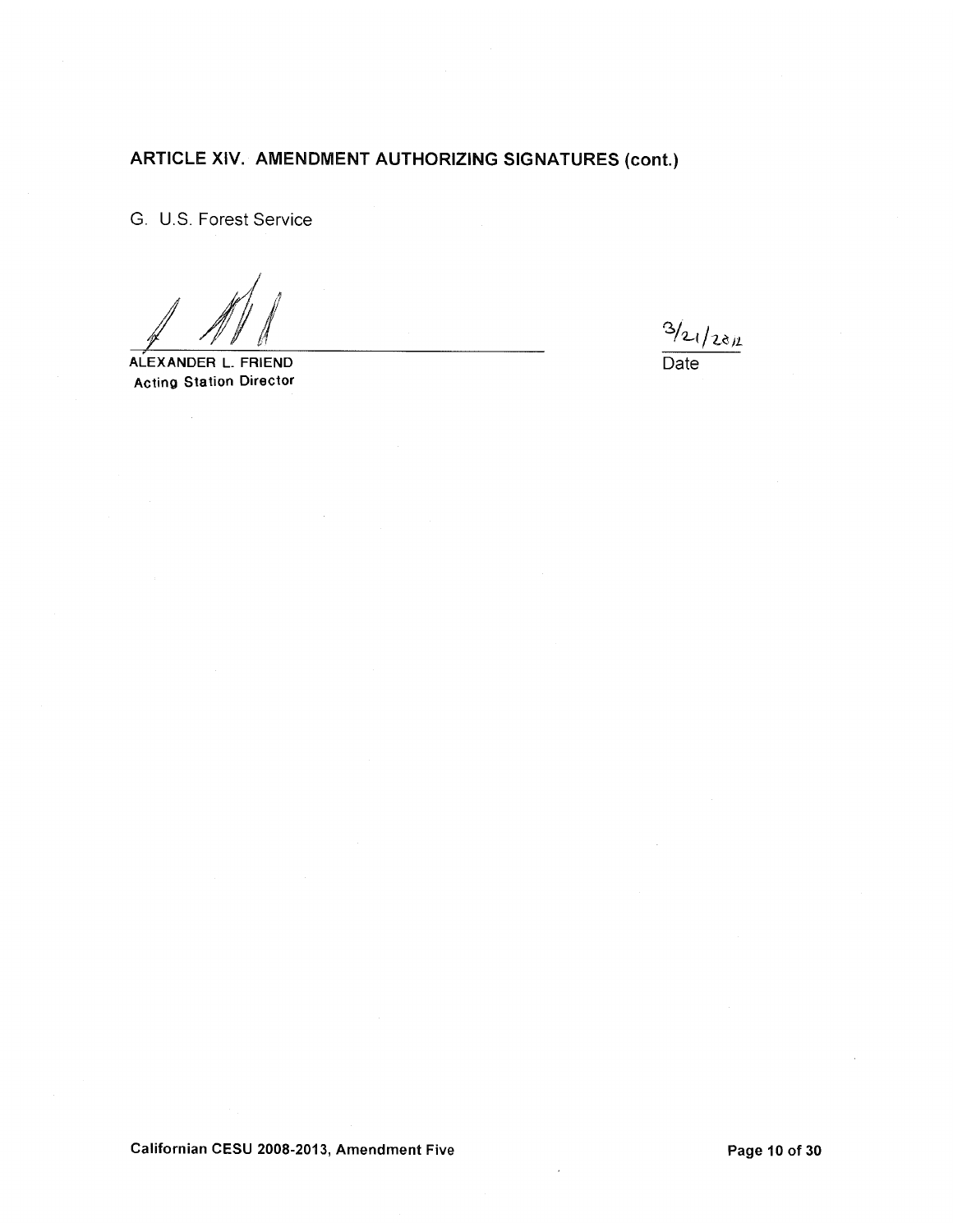\_\_\_\_\_\_\_\_\_\_\_\_\_\_\_\_\_\_\_\_\_\_\_\_\_\_\_\_\_\_\_\_\_\_\_\_\_\_\_\_\_\_ \_\_\_\_\_\_\_\_

#### H. Natural Resources Conservation Service

Per Article III, C: If a Partner has not responded after forty-five (45) days from receipt of the amendment, its signature will not be required to make the amendment effective.

Eloris D. Speight Date Date Date Deputy Chief for Management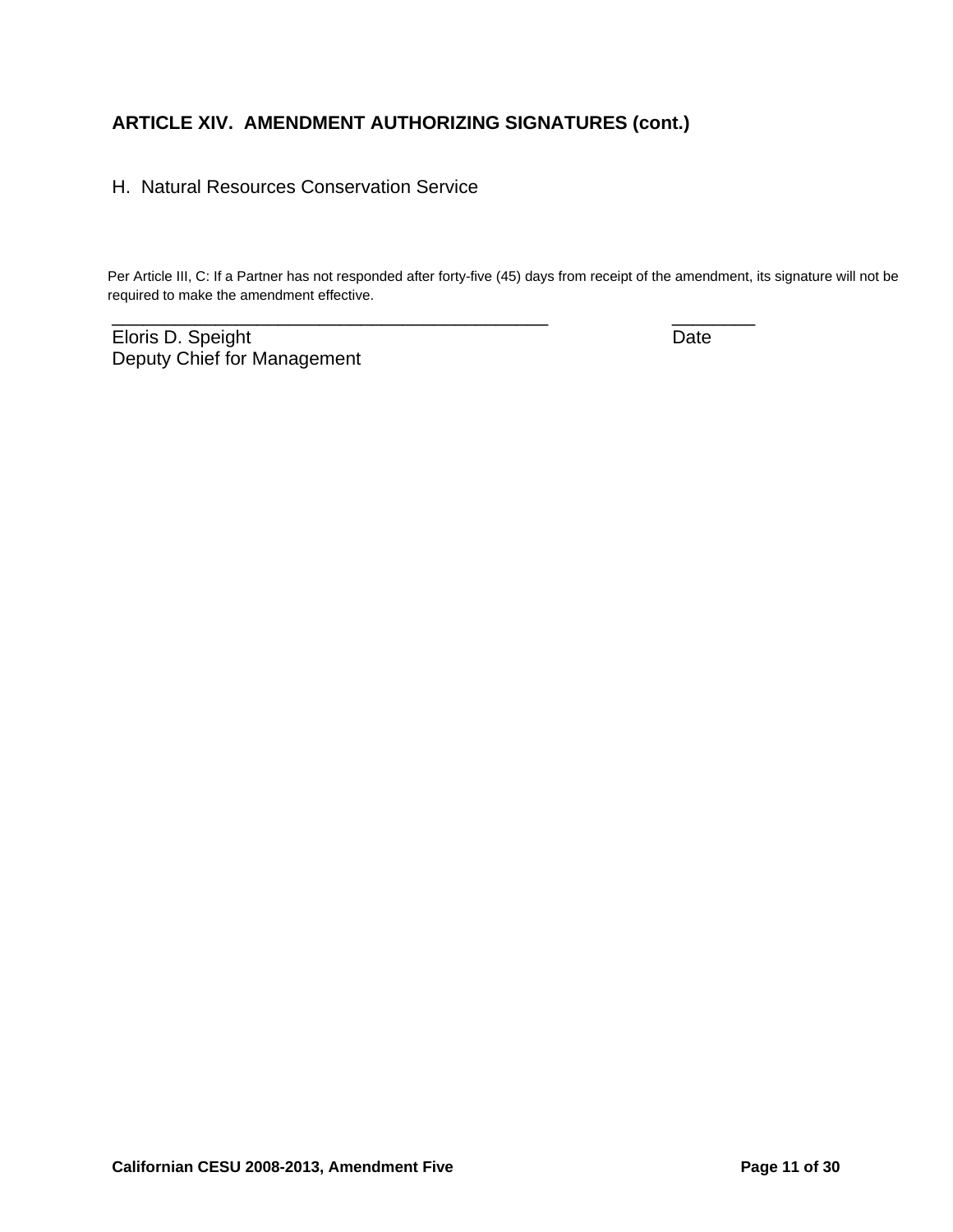I. National Aeronautics and Space Administration

Vuuy

 $3/30/12$ 

Diga M. Dominguez<br>Assistant Administrator for Strategic Infrastructure

Californian CESU 2008-2013, Amendment Five

Page 12 of 30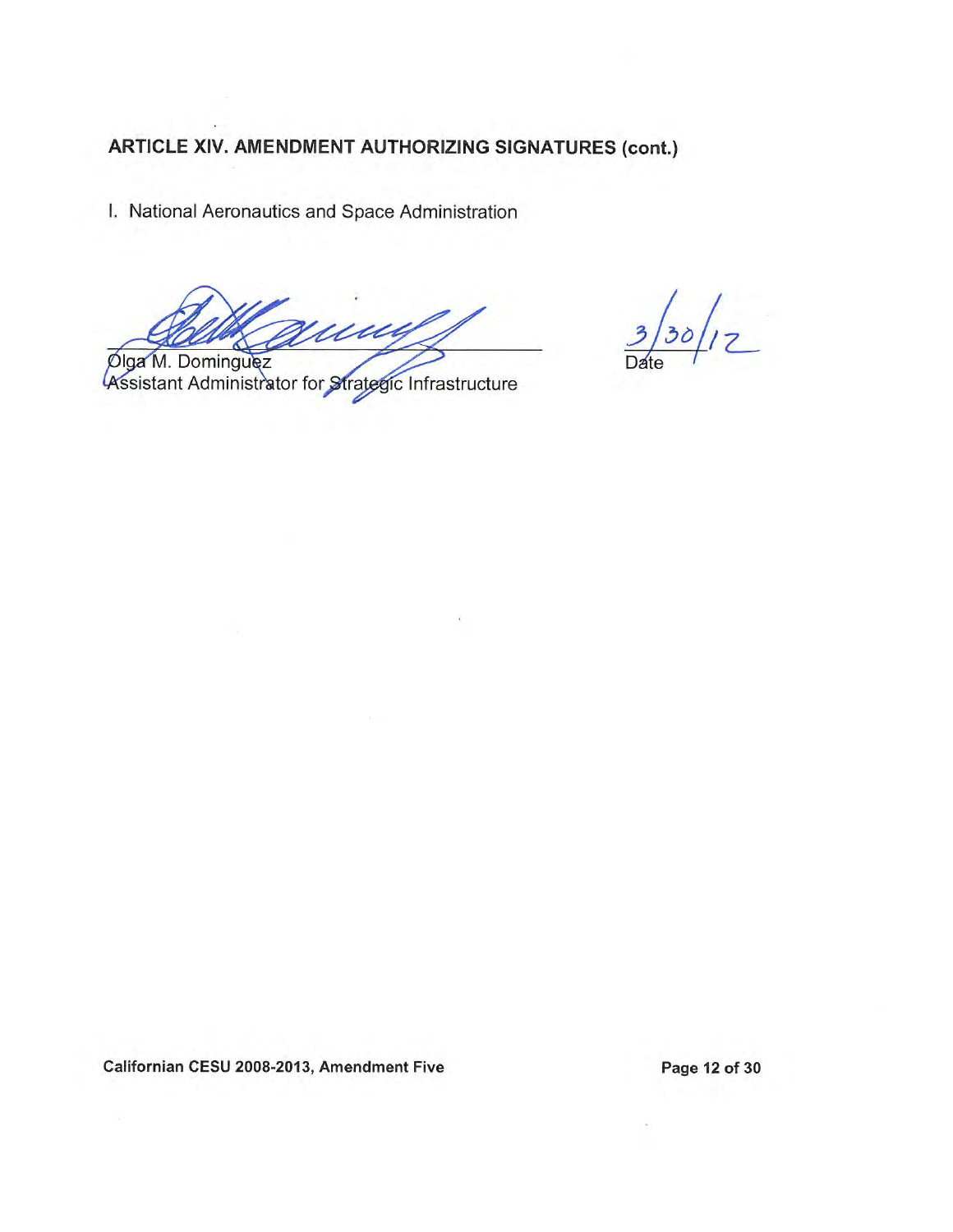J. Office of the Deputy Under Secretary of Defense (Installations and Environment)

 $\sqrt{u}$ Leslie E. Guy

 $26 \text{Mn}$ Date

Grants Officer Representing ODUSD (KE)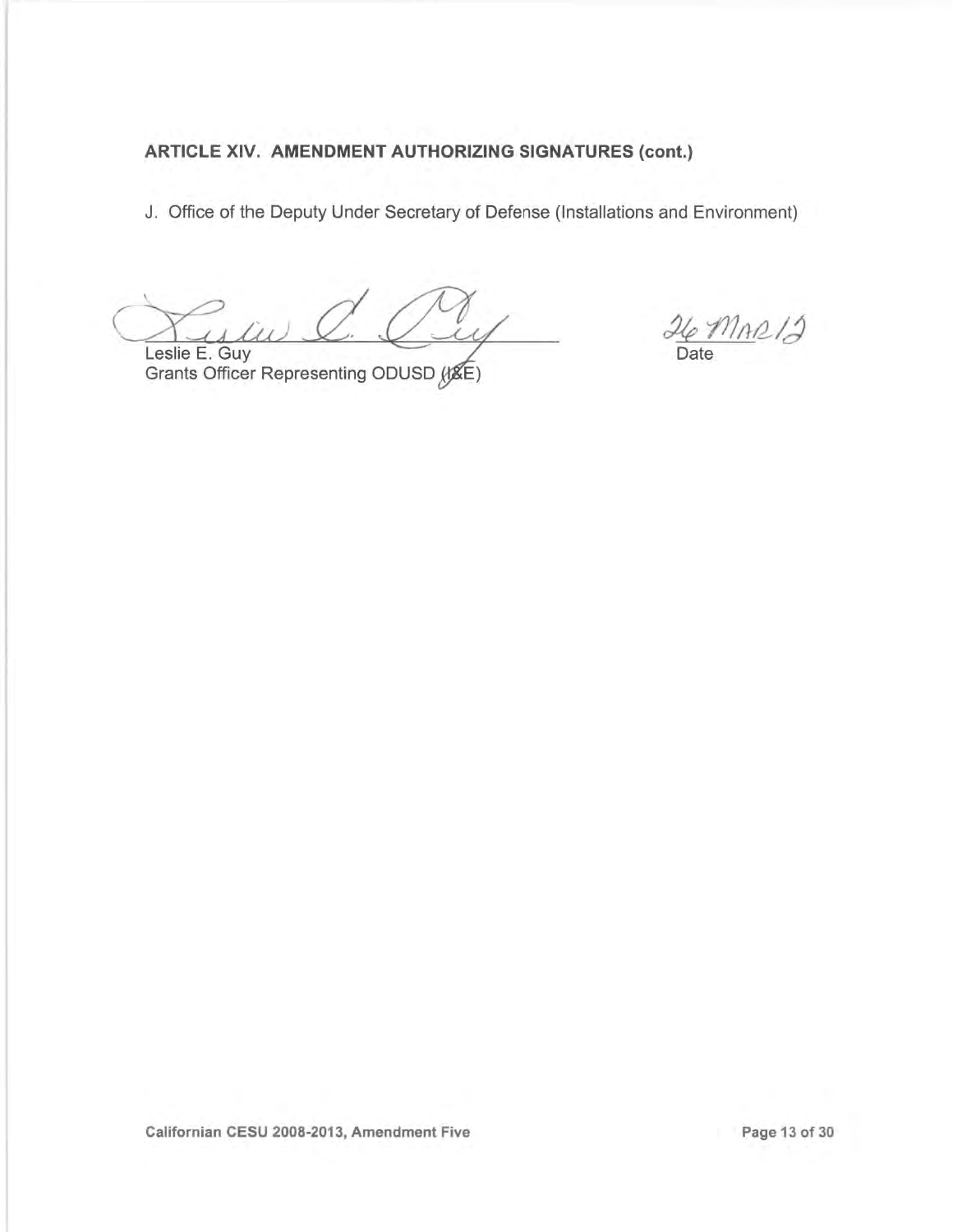K. U.S. Army Corps of Engineers – Civil Works

 $Date: 2012.03.15 08:54:17 - 05'00'$ Digitally signed by SONTAG.DEANNDA.S.1230791909 DN: c=US, o=U.S. Government, ou=DoD, ou=PKI, ou=USA, cn=SONTAG.DEANNDA.S.1230791909 Date: 2012.03.15 08:54:17 -05'00'

Deannda Sontag **Date** Grants Officer

15 Mar 2012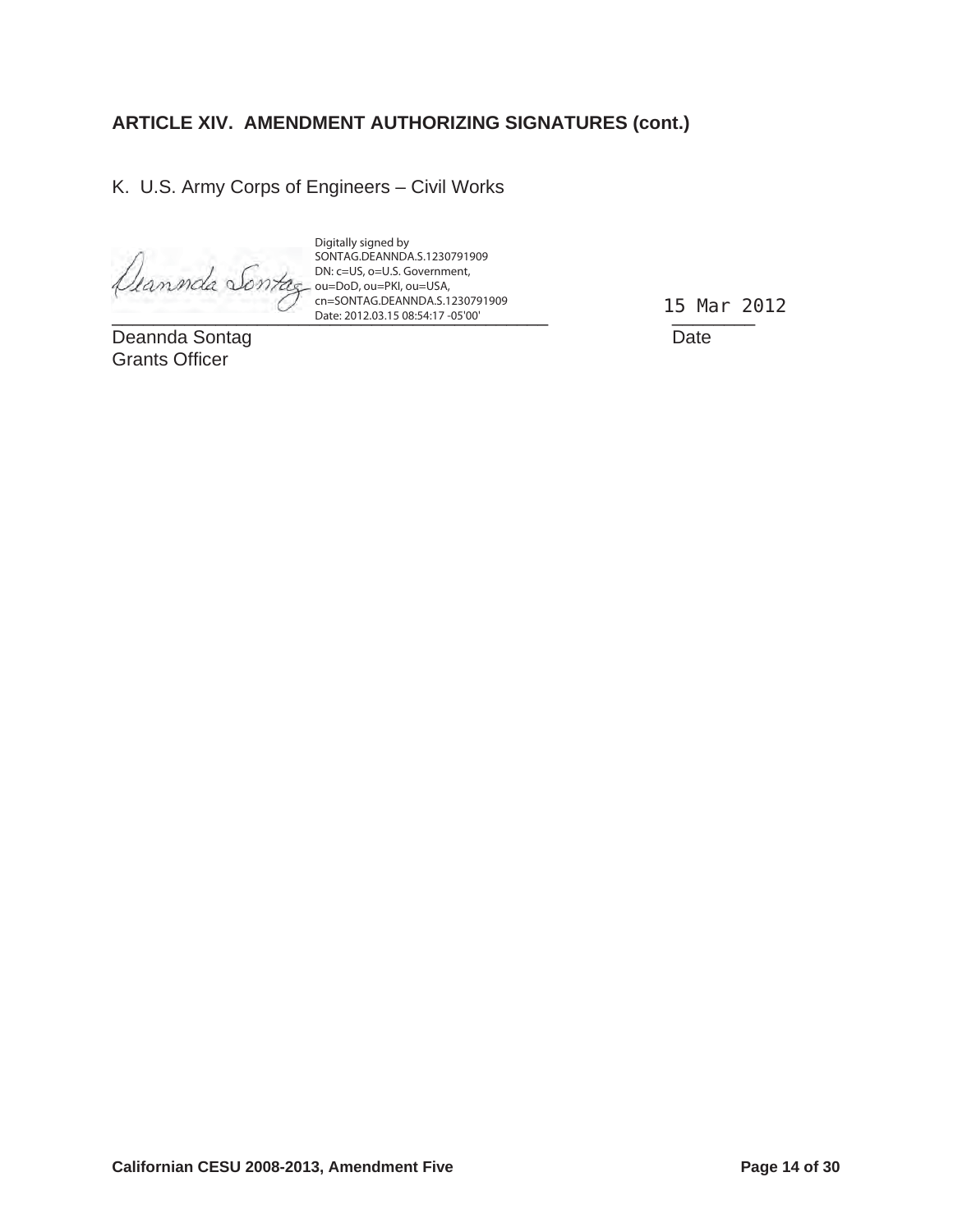L. National Oceanic and Atmospheric Administration

[Print Name]: FRANCISCO WERNER<br>[Print Title]: DIRECTOR, SWFSC<br>(204A, NMFS)

 $15 MHz 2012$ Date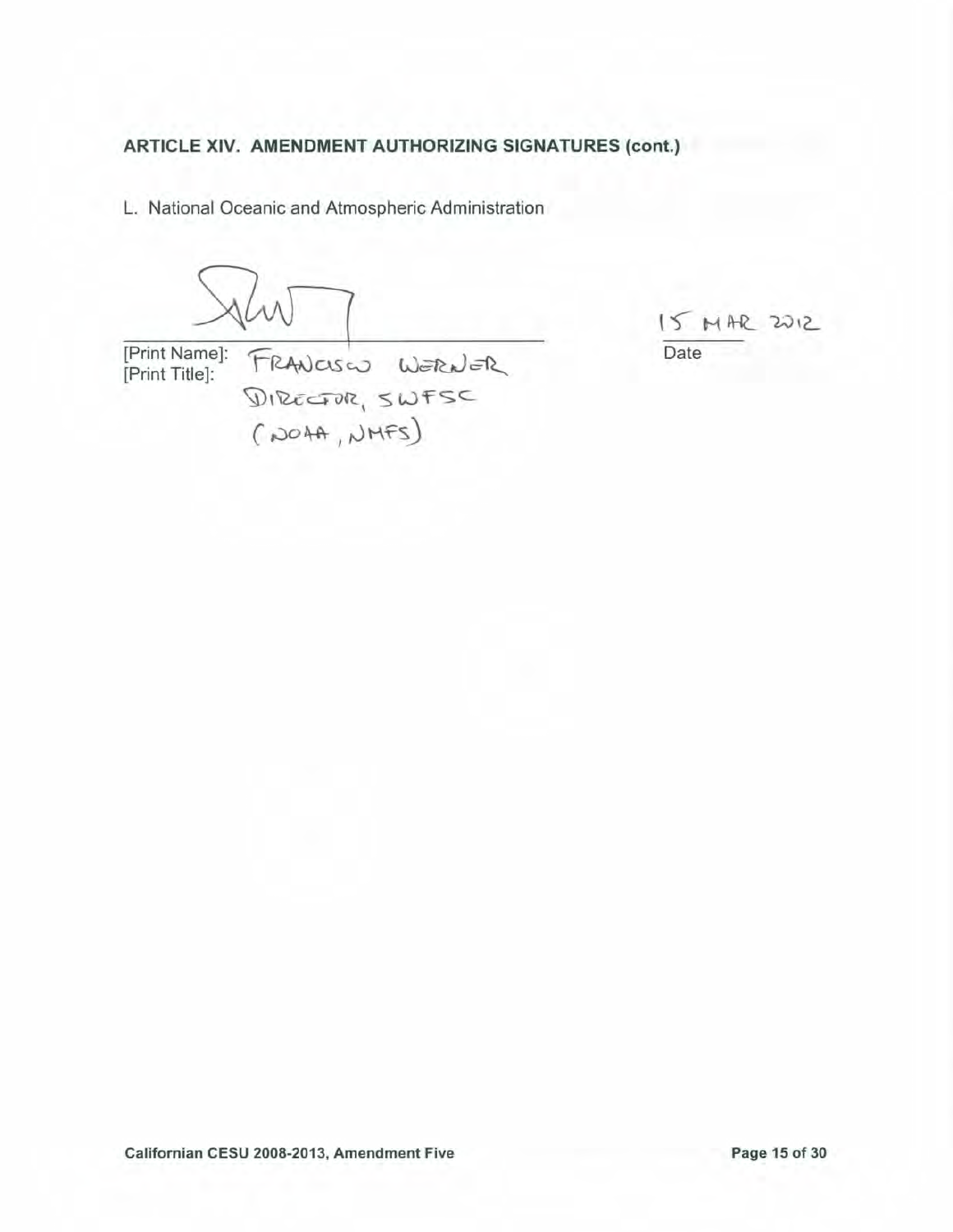M. UNIVERSITY OF CALIFORNIA (HOST), systemwide authorization

Jenedis. LOURDES G. DeMATTOS

[Print Title]:

CONTRACT AND GRANT OFFICER

 $3 - 7 - 12$ <br>Date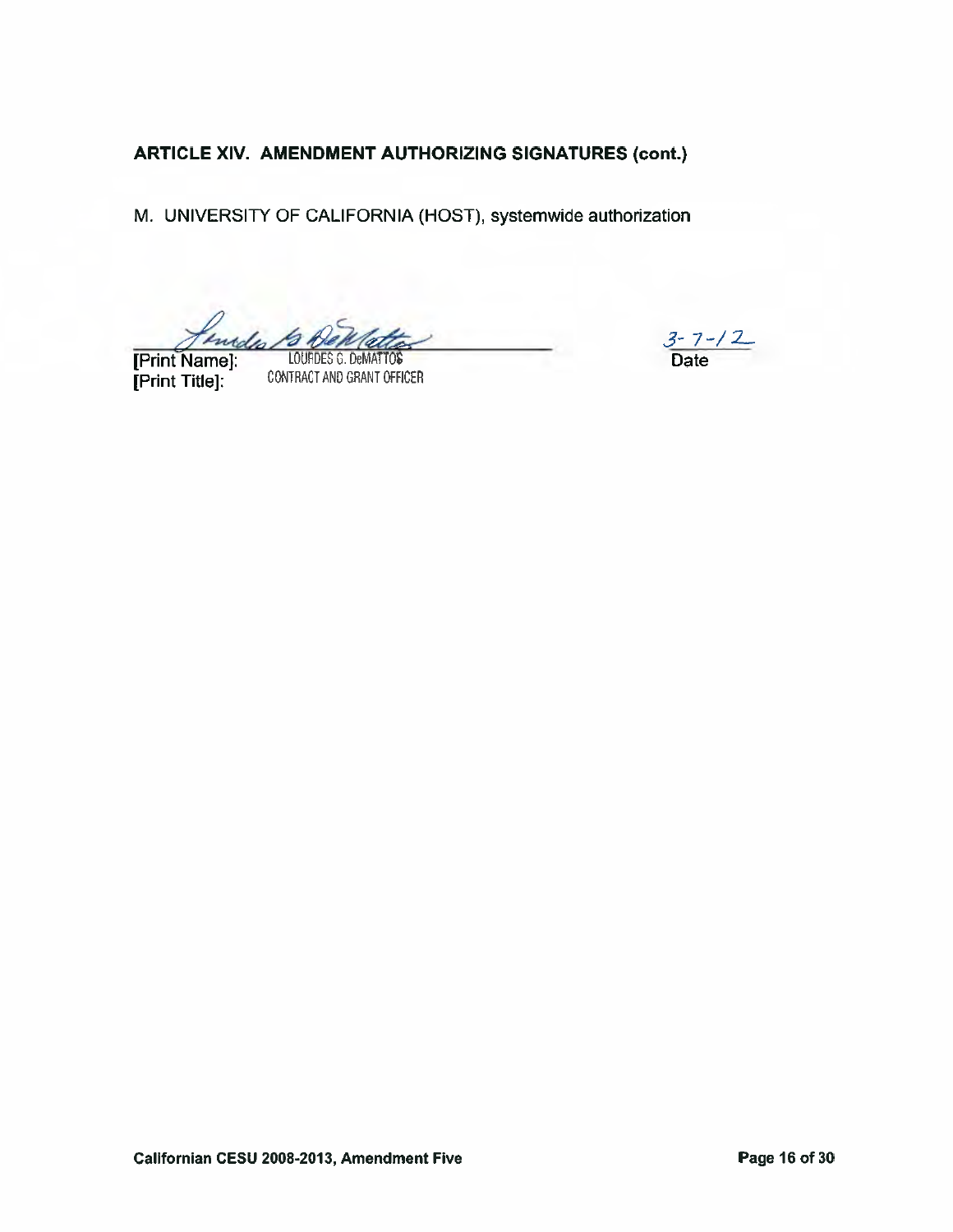N. San Francisco State University

 $3/20/12$ *oa(e--+-*

[Print Name].<br>[Print Title]:

Alison Sanders Director, ORSP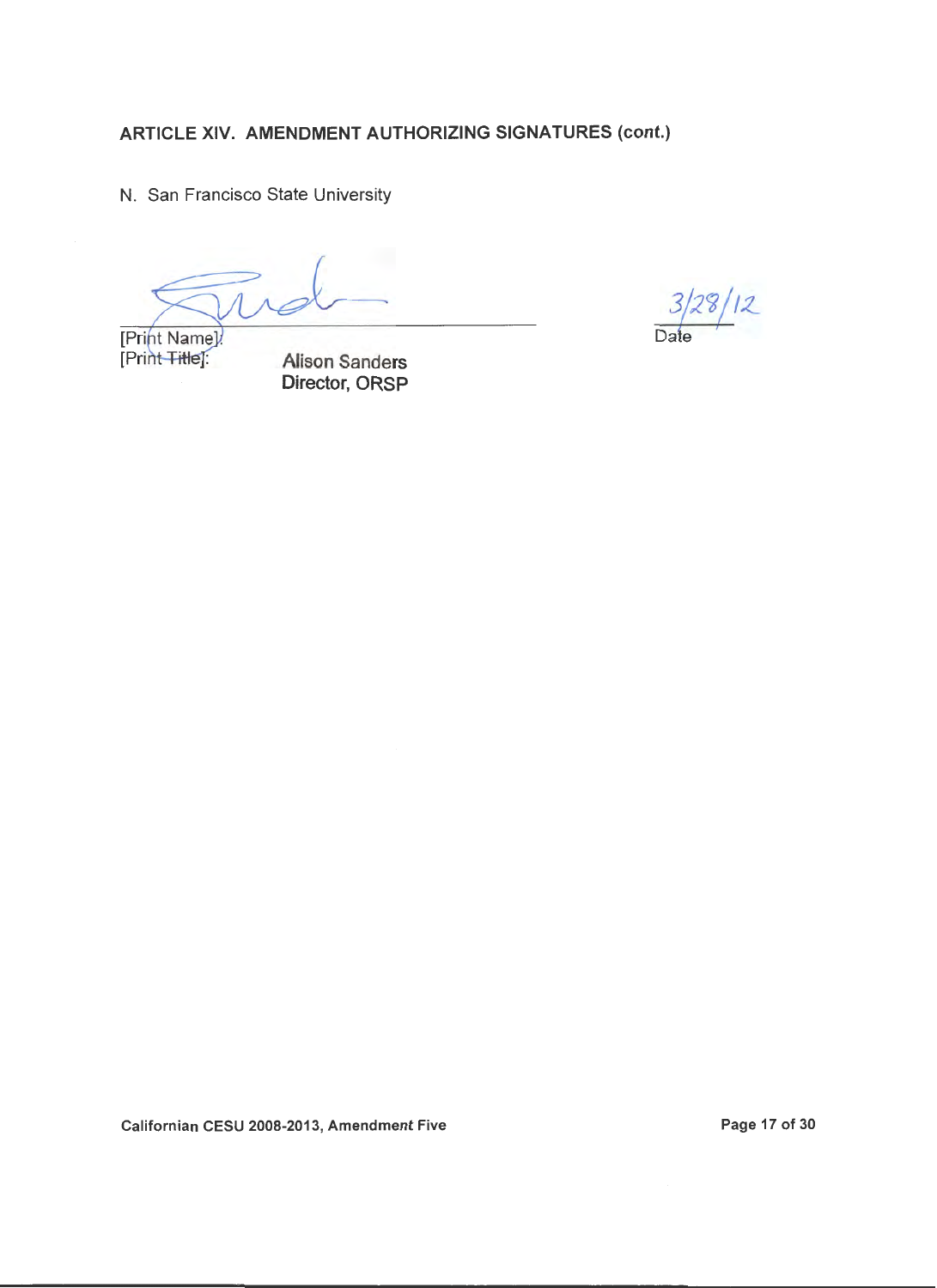O. California State University, Fresno

Thema I R

[Print Name]: Thomas McClanahan [Print Title]: Associate Vice President, ORSP

 $3/8/12$ Date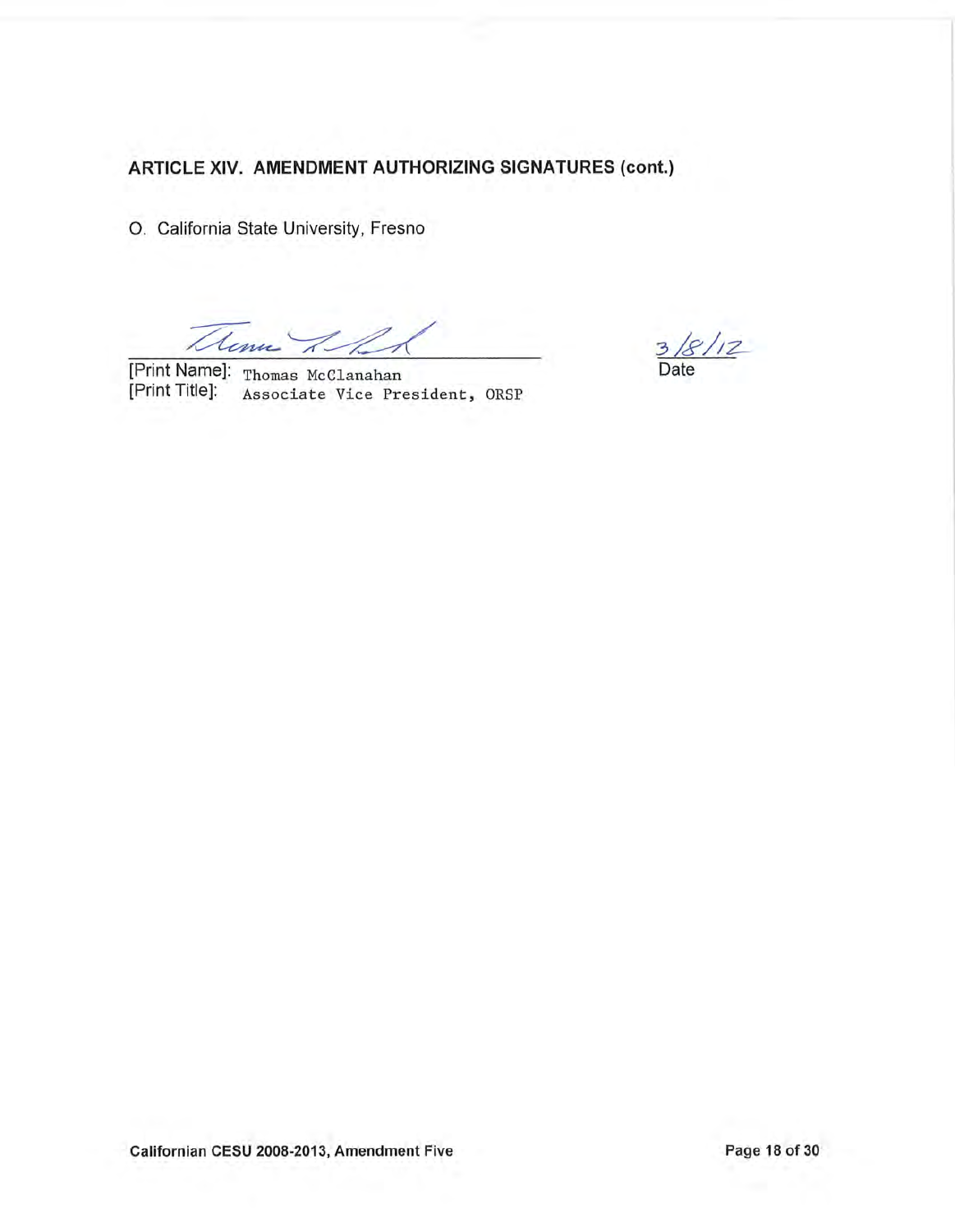P. California State University, Los Angeles

Per Article III, C: If a Partner has not responded after forty-five (45) days from receipt of the amendment, its signature will not be required to make the amendment effective.

\_\_\_\_\_\_\_\_\_\_\_\_\_\_\_\_\_\_\_\_\_\_\_\_\_\_\_\_\_\_\_\_\_\_\_\_\_\_\_\_\_\_ \_\_\_\_\_\_\_\_

[Print Name]: Date [Print Title]: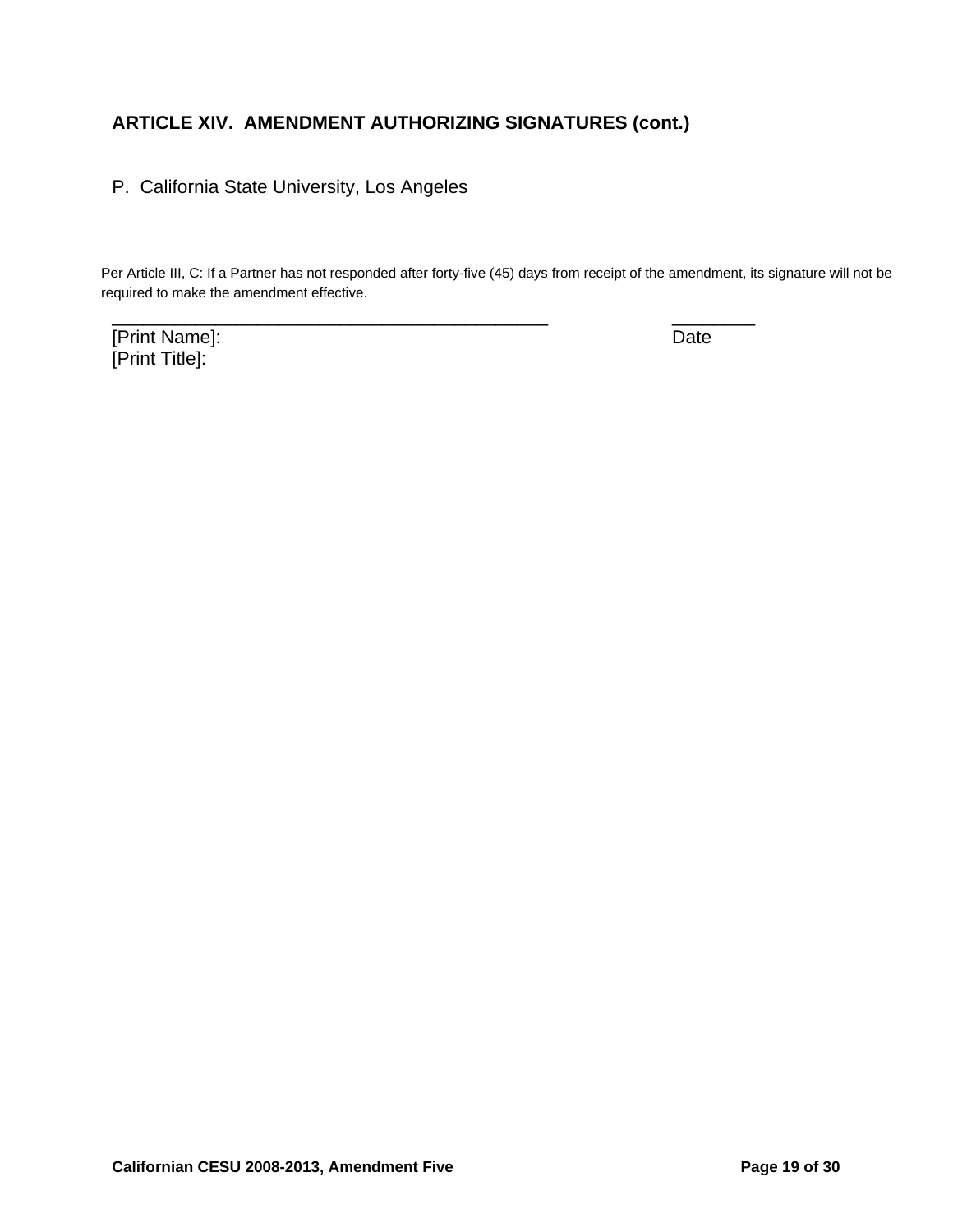Q. Cal Poly Corporation, California Polytechnic State University

Mayle Nakares<br>MPrint Name]: Melissa Mullen<br>Print Title]: Sponsored Programs Manager

 $\frac{3/16}{\text{Date}}$ 

÷.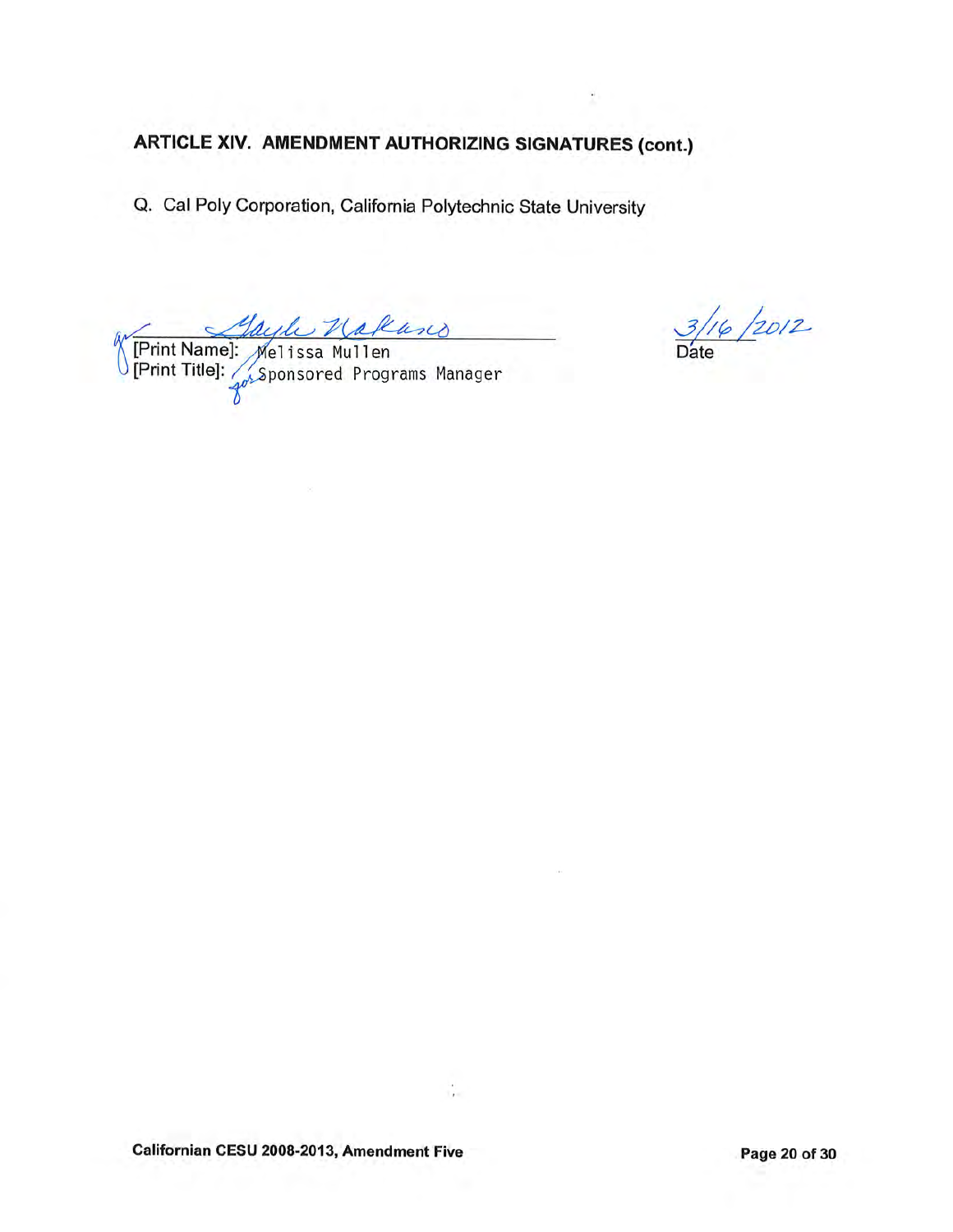R. CSU, Chico Research Foundation, California State University, Chico

Ź.

E. K. Park Vice Provost for Research

 $/12$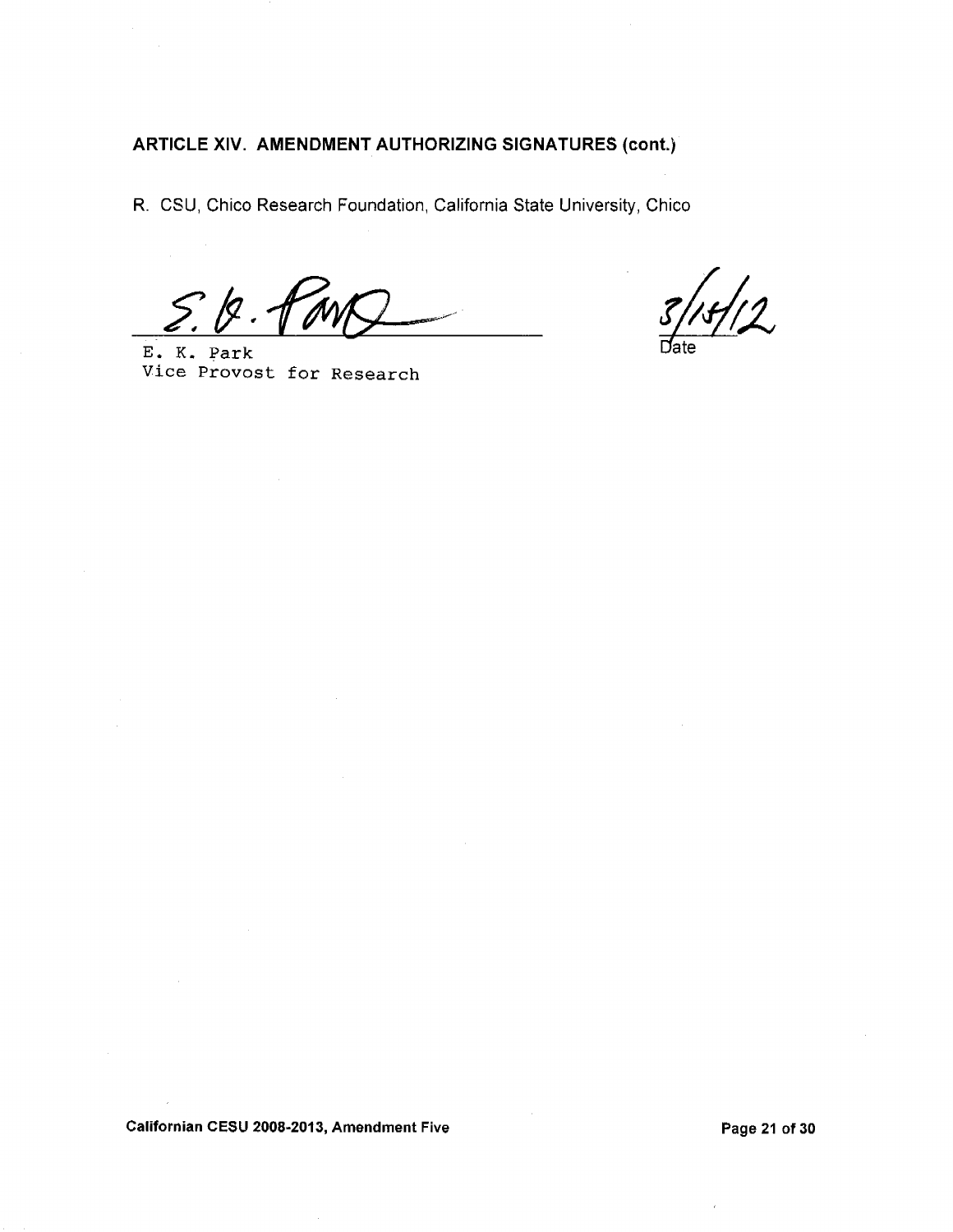S. Humboldt State University

Print Wame]: 5732200 READ A SAUTH<br>DEAN, College of Watural

 $3 - 22 - 12$ 

 $\overline{Date}$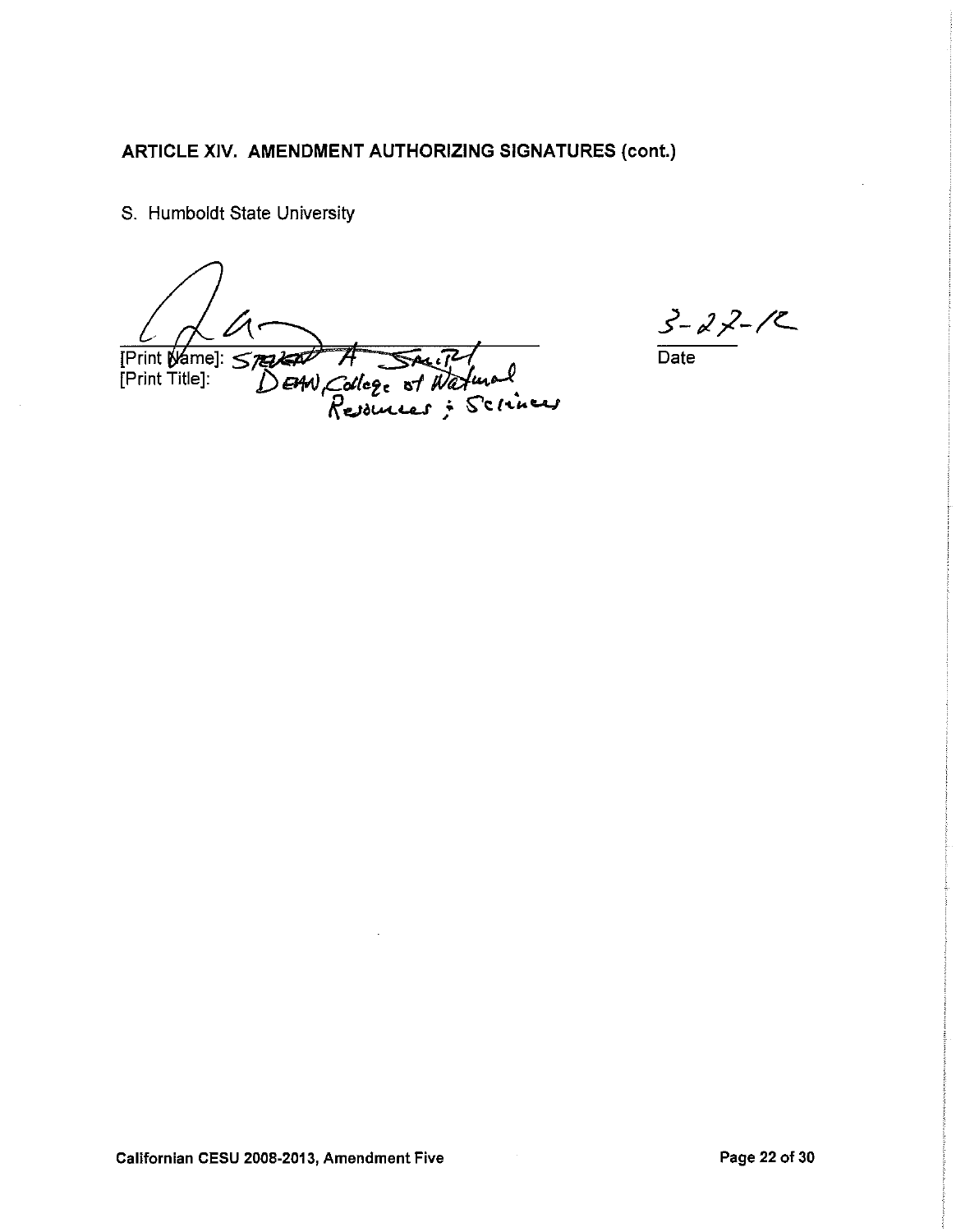T. California State University, Northridge

\_\_\_\_\_\_\_\_\_\_\_\_\_\_\_\_\_\_\_\_\_\_\_\_\_\_\_\_\_\_\_\_\_\_\_\_\_\_\_\_\_\_ \_\_\_\_\_\_\_\_ Per Article III, C: If a Partner has not responded after forty-five (45) days from receipt of the amendment, its signature will not be required to make the amendment effective.

[Print Name]: Date [Print Title]: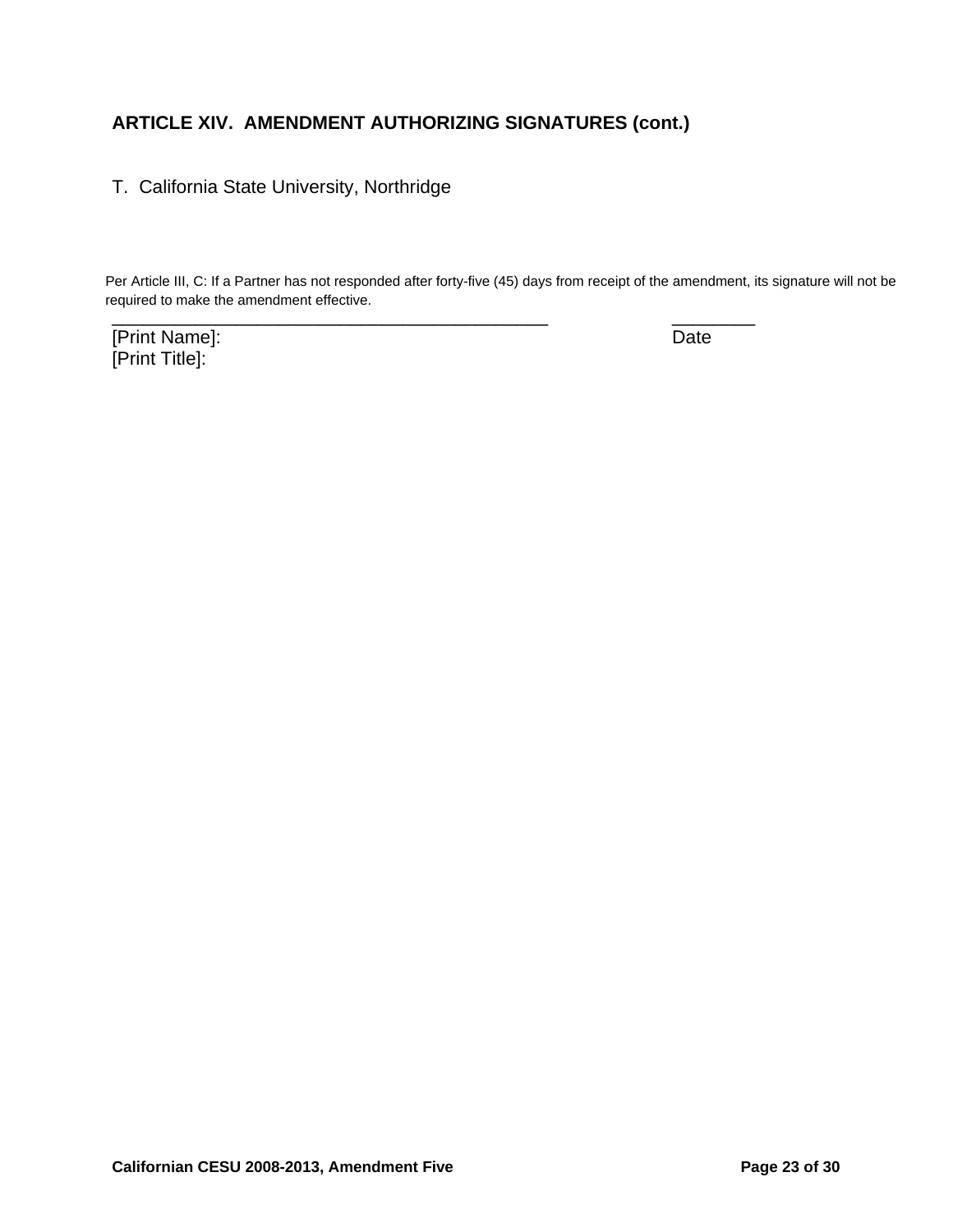U. California State University, Stanislaus

Per Article III, C: If a Partner has not responded after forty-five (45) days from receipt of the amendment, its signature will not be required to make the amendment effective.

\_\_\_\_\_\_\_\_\_\_\_\_\_\_\_\_\_\_\_\_\_\_\_\_\_\_\_\_\_\_\_\_\_\_\_\_\_\_\_\_\_\_ \_\_\_\_\_\_\_\_

[Print Name]: Date [Print Title]: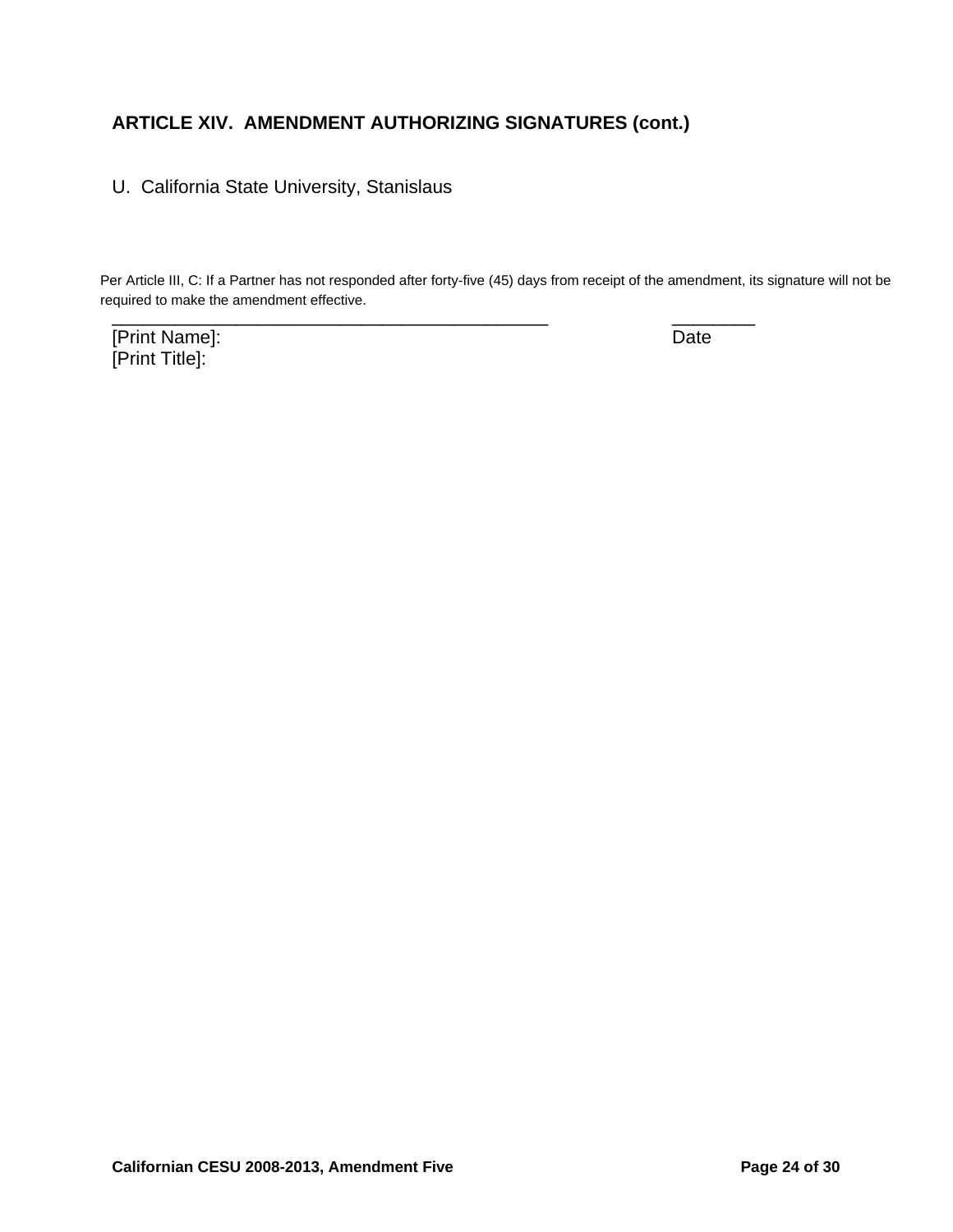V. California Department of Fish and Game

 $12$  $\overline{S}$ Date



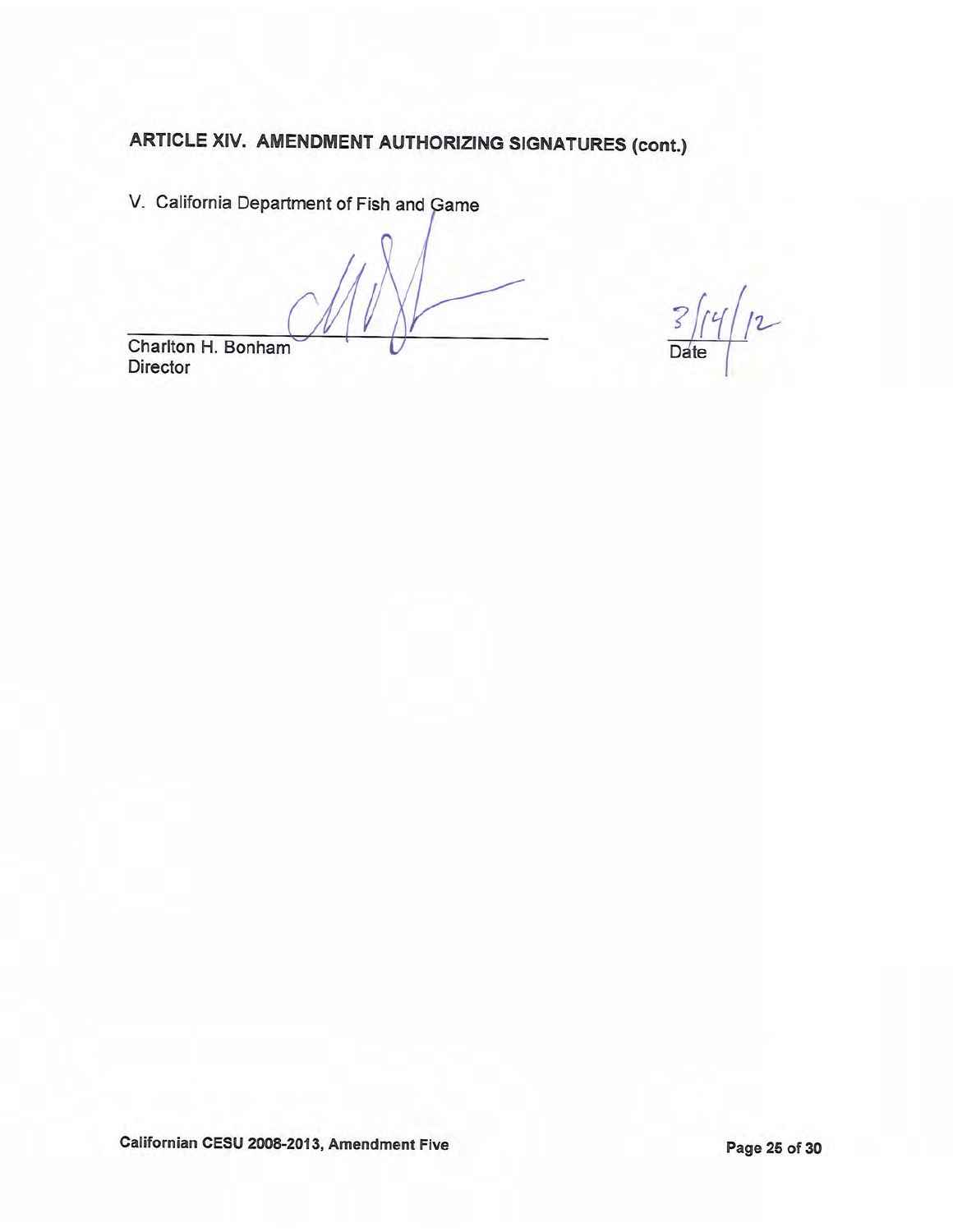W. California State University, Channel Islands

[Print Name]: Ysabel Trinidad [Print Title]: Vice President, Finance and Administration

Date: March 29, 2012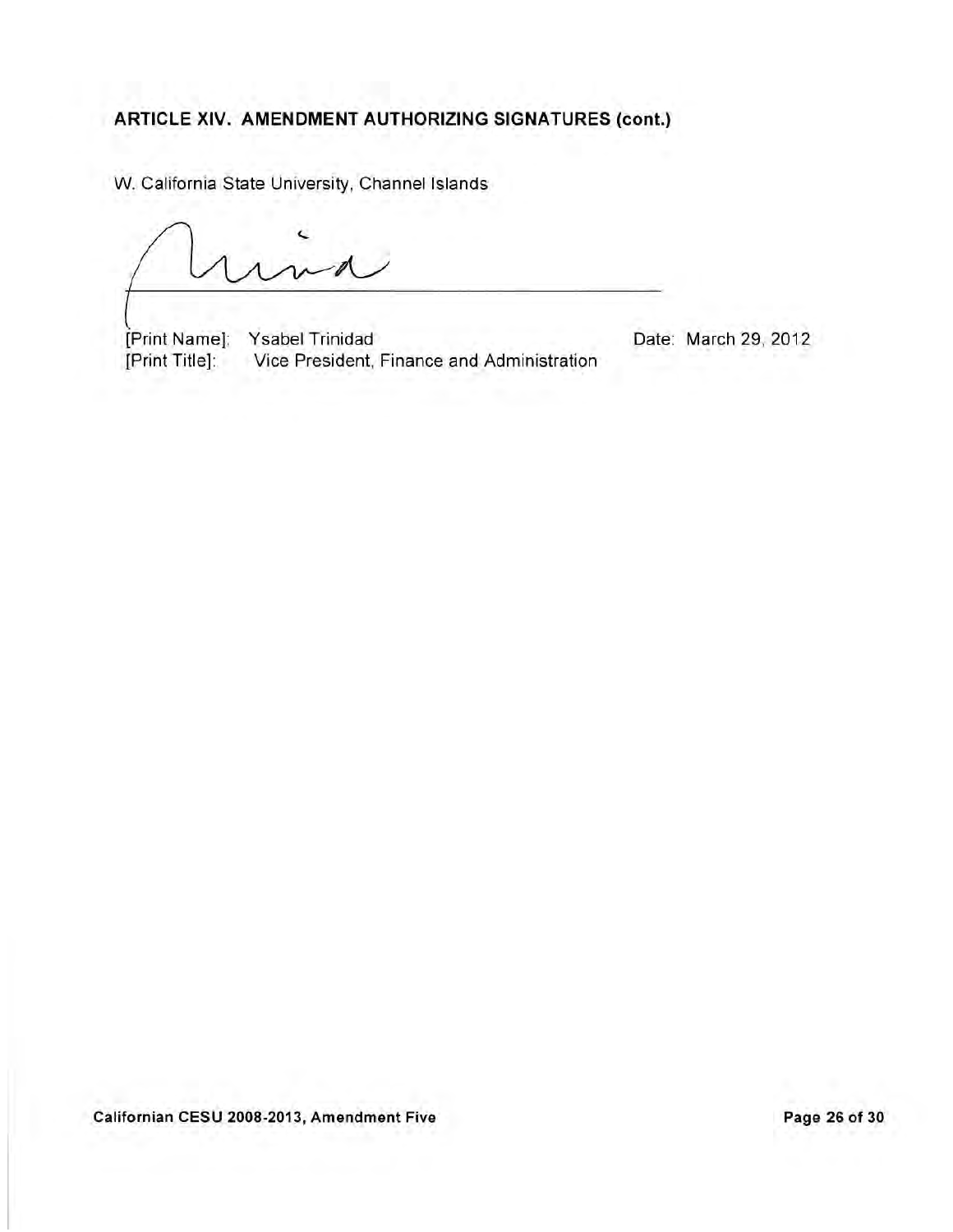X. The Institute for Bird Populations

[Print Name]: Rodney Siegel<br>[Print Title]: Executive Director

 $3 - 2 - 12$ 

Date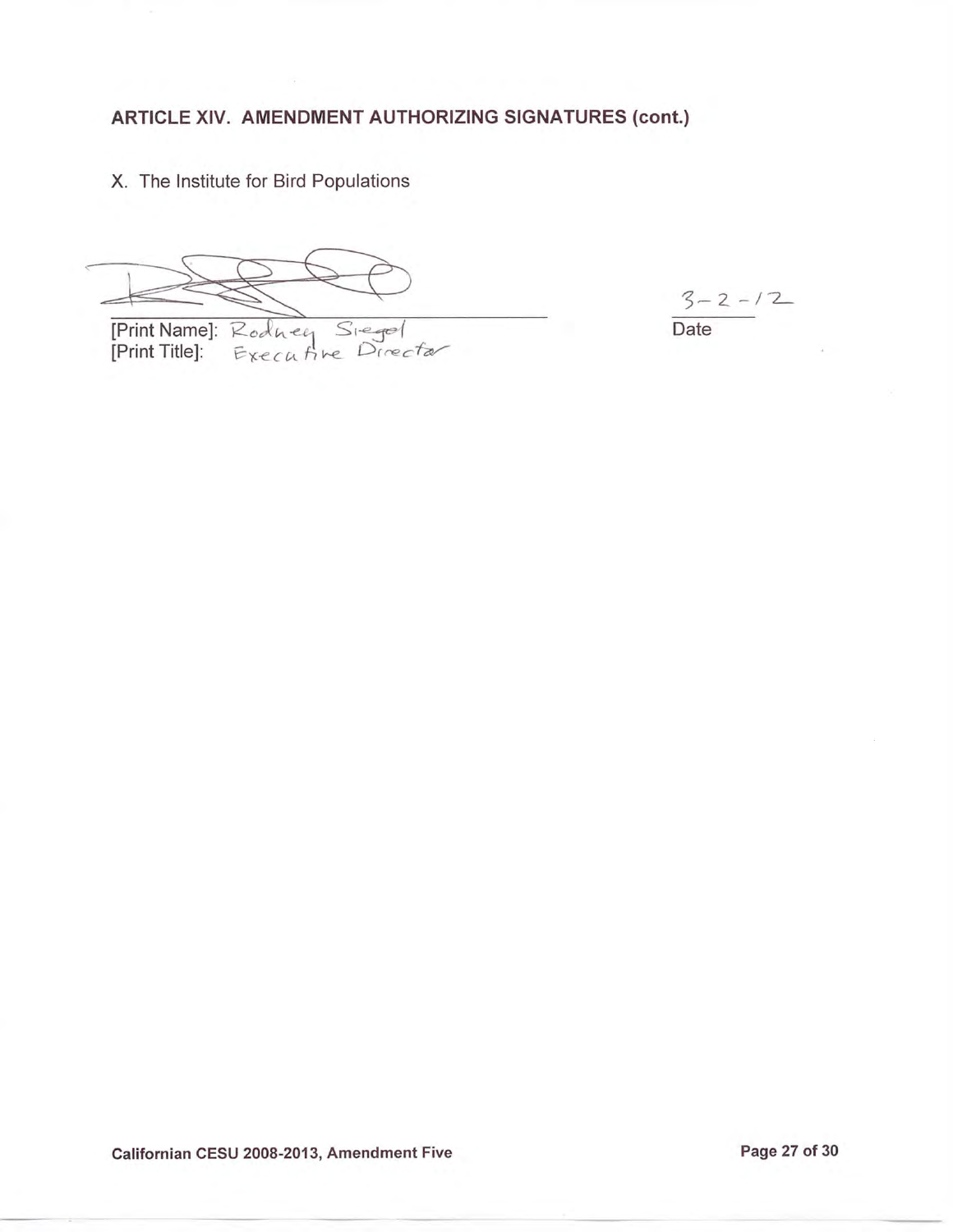Y. San Diego State University

[Print Name]: Rebeka Lewison<br>Associate Professor, Brology

S  $\overline{12}$ Date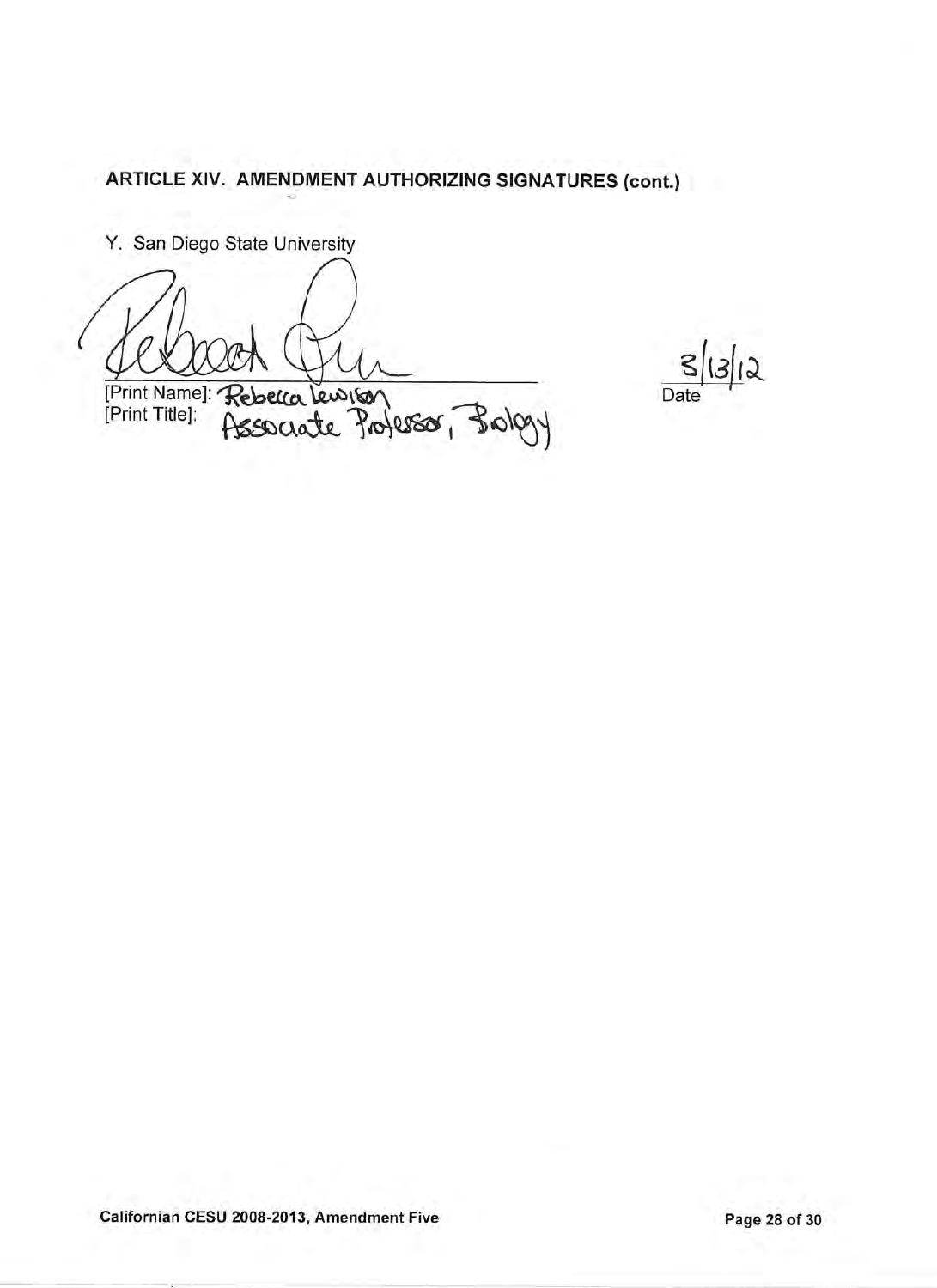Z. Institute for Wildlife Studies

Print Name]: DAVID GARCELON<br>[Print Title]: President

 $\frac{3}{3}$ / $\frac{1}{2}$ <br>Date